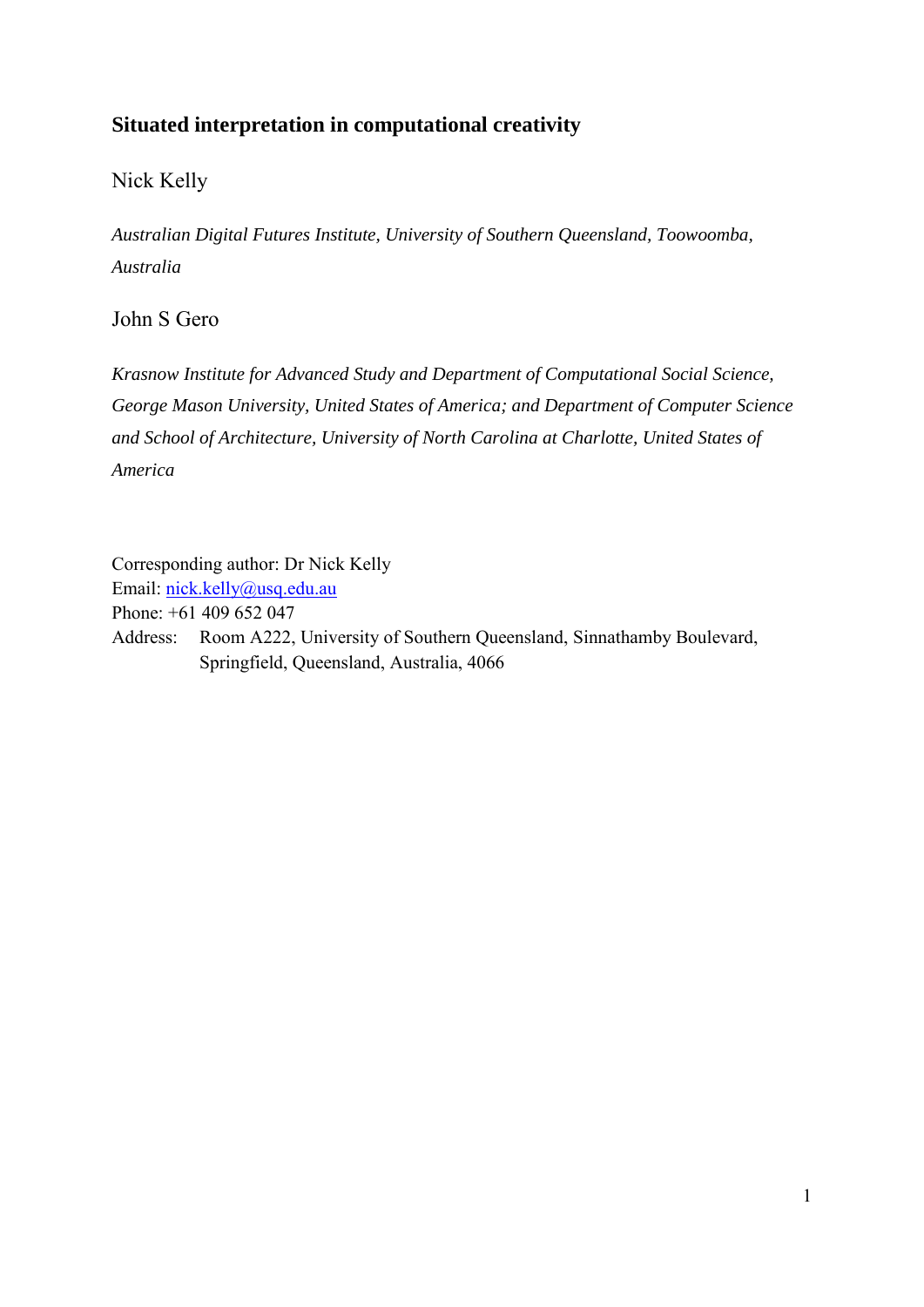## **Situated interpretation in computational creativity**

This paper describes, formalizes and implements an approach to computational creativity based on situated interpretation. The paper introduces the notions of framing and reframing of conceptual spaces based on empirical studies as the driver for this research. It uses concepts from situated cognition, and situated interpretation in particular, to be the basis of a formal model of the movement between conceptual spaces. This model is implemented using rules within interacting neural networks. This implementation demonstrates behaviour similar to that observed in studies of human designers.

Keywords: interpretation; computational creativity; situated; design;

## **1. Introduction**

Attempts to understand, support and automate aspects of human-like creativity are grounded in the notions of search and transformation of a space of possible solutions [\(Boden, 1991;](#page-27-0) [Langley, 1987\)](#page-29-0). Within this paradigm for computational creativity, a system may discover useful and novel or surprising artefacts (in the P-creativity sense), through search within a defined space or through exploration that transforms this space in some way [\(Boden, 1991;](#page-27-0) [Gero, 1994;](#page-28-0) [Wiggins, 2006b\)](#page-30-0). Creative systems have been produced that can successfully search or transform an identifiable space to produce P-creative (and potentially H-creative) artefacts in diverse domains such as architecture [\(Merrell, Schkufza, & Koltun, 2010;](#page-29-1) [Schneider, Fischer, & König, 2011\)](#page-29-2), art [\(Colton, 2012;](#page-27-1) [McCorduck, 1991\)](#page-29-3), mathematics [\(Colton, Bundy, & Walsh, 2000;](#page-27-2) [Lenat, 1976\)](#page-29-4) and music [\(Pachet, 2012;](#page-29-5) [Smith & Garnett,](#page-30-1)  [2012\)](#page-30-1). A challenge for creative systems that has not yet been adequately addressed is the *framing* of creative tasks, the production and development of the space within which creative activity occurs [\(Cross, 2004;](#page-27-3) [Dorst & Cross, 2001;](#page-28-1) [Schön, 1983;](#page-30-2) [Seelig, 2012\)](#page-30-3).

For systems aiming to frame creative activity in a way that is inspired by human phenomena the literature suggests that: (i) the system will have knowledge from experience;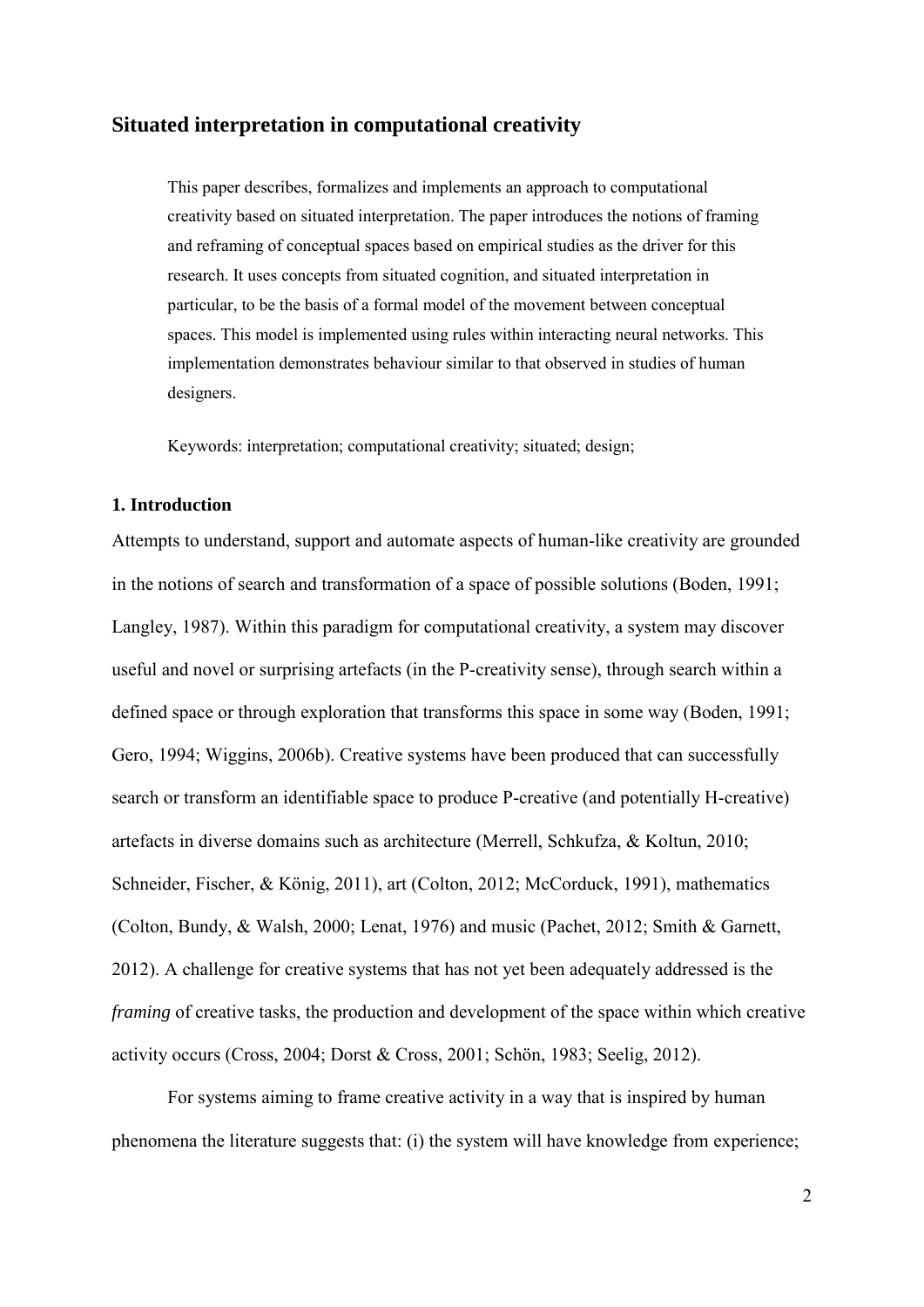(ii) the system will draw upon these experiences to set up the space within which creative activity will occur; and (iii) the system will change this space during creative activity. For example, in studies where designers 'think aloud' whilst designing it has been observed that designers are able to re-interpret their work in a novel way that changes their understanding of what it is that they are doing [\(Schon & Wiggins, 1992;](#page-30-4) [Suwa, Gero, & Purcell, 2000;](#page-30-5) [Suwa](#page-30-6)  [& Tversky, 1997\)](#page-30-6). The designer has produced a design artefact within one framing of the problem – and then, from within this frame, been able to find entirely unexpected features within the same artefact.

In this paper a situated framework is articulated and implemented to explain the interaction between experience, expectation and a changing frame for a creative task. The process of interpretation within a creative system is where this interaction occurs, due to the clear distinction between the thing being perceived (e.g. an image of a pipe) and the interpretation of that thing (e.g. it need not be interpreted as a pipe). Each time a system interprets, we may ask the question why it produced this interpretation and not another. The claim being made is that for systems aiming at human-like creativity, movement between frames can be triggered by interpretation, and that this can be modelled and explained as the interaction between experience (what the system knows), expectation (what is in and implied by the current frame) and the stimulus (what is being interpreted).

Adapting nomenclature from Wiggins [\(Wiggins, 2006a\)](#page-30-7) two different spaces can be identified for a system. The first is the *universe*, the space of artefacts potentially accessible to the system without limits upon time or resources. In many creative systems (e.g. any that permits an agglomerative production rule) the universe is an infinite space. Within a particular state of the system creative activity takes place in a smaller space within this universe, based upon the experiences (or knowledge) of the system and the notions to which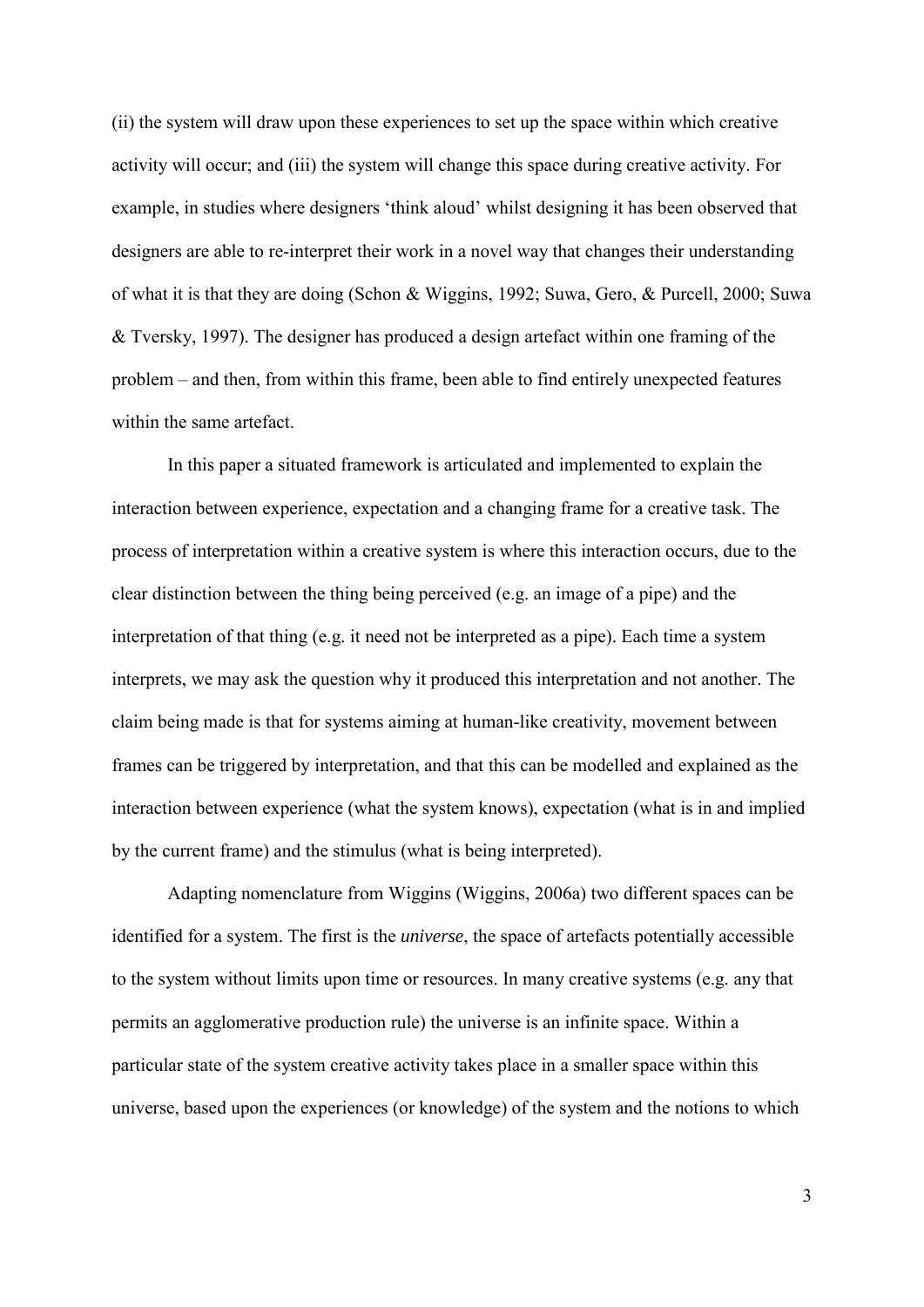it is currently attending. This reduced space will be referred to as the *conceptual space* of the system.

These two spaces are illustrated in Figure 1, inspired by studies of designers engaged in creative activity [\(Suwa et al., 2000;](#page-30-5) [Suwa & Tversky, 1997\)](#page-30-6). The rectangle in Figure 1 represents the universe of the designer. Within this space the designer searches for a solution within the limited conceptual space (grey ellipse), a space that is constrained by the designer's conception of the design task as well as their past experiences. Something causes a change to the conceptual space, leading to a new space that can potentially be highly dislocated from the preceding space. This kind of a dislocated movement in conceptual space is sometimes described as a 'moment of insight' [\(Csikszentmihalyi & Sawyer, 1995\)](#page-27-4).

This paper describes and models the way that the process of interpretation can move a system from one conceptual space to another in a way that is useful to the creative task. It occurs through the interaction between the conceptual space, the implicit expectations of that space and the stimulus being interpreted. The paper is structured by first introducing notions of situatedness and interpretation, followed by the formulation of simple examples of systems to distinguish situated interpretation, followed by an implementation of situated interpretation. The paper concludes with a discussion of the significance of this modelling.



Figure 1 Movement between conceptual spaces during creative activity [\(after Kelly & Gero,](#page-28-2)  [2014\)](#page-28-2)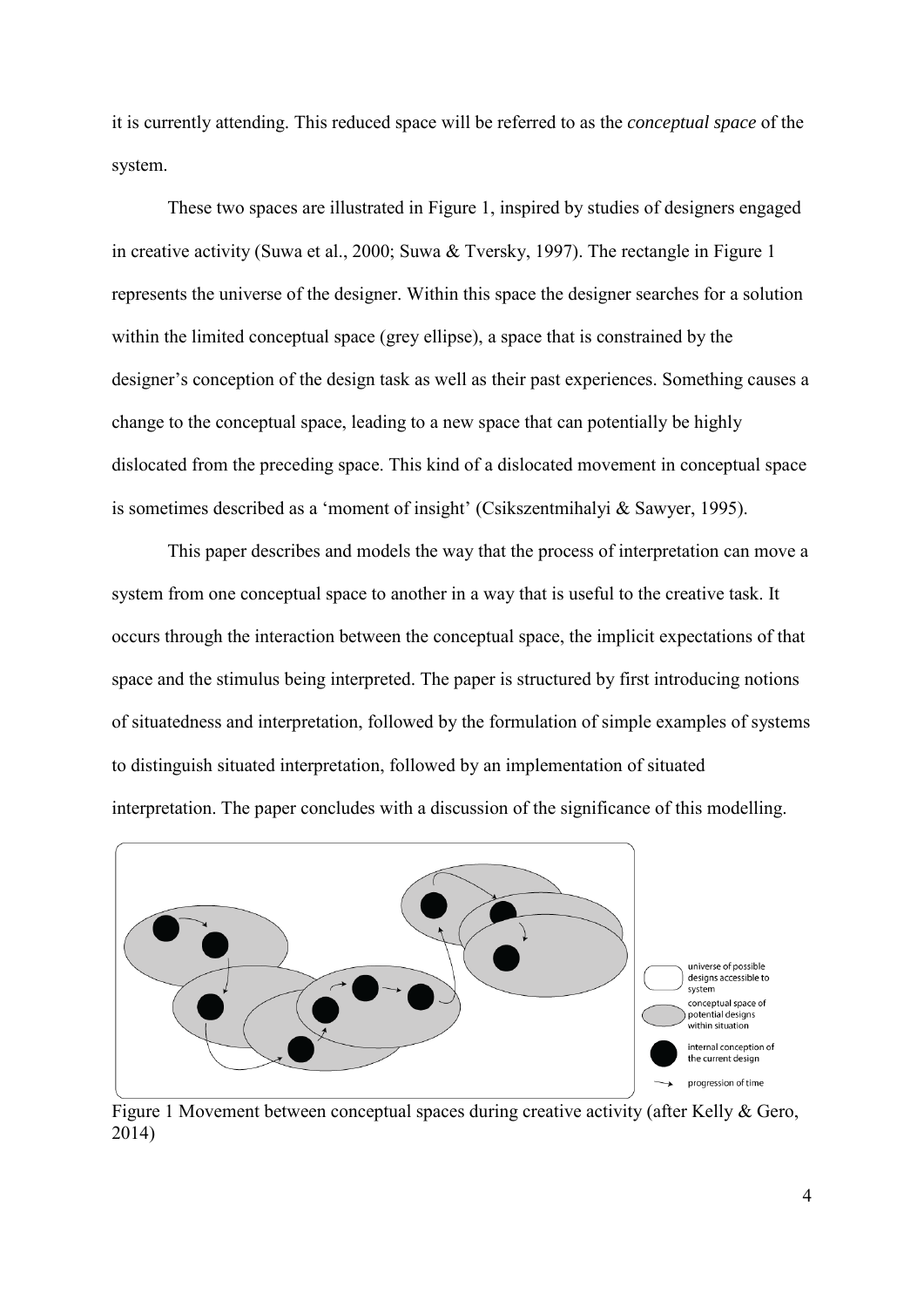#### **2. Theoretical background**

## *2.1 Situatedness*

In a *situated* system knowledge is something that is developed through experience of interaction with the world and is constrained by the way that the system conceives of its own activities [\(Clancey, 1997\)](#page-27-5). As the system continues to experience the world, "subsequent experiences categorize and hence give meaning to what was experienced before" [\(Clancey,](#page-27-5)  [1997;](#page-27-5) [Dewey, 1896\)](#page-27-6). An example of this can be seen in the way that perceptual symbol systems (PSS) represent and utilize concepts [\(Barsalou, 1999\)](#page-27-7). Concepts in a PSS are conceived as convergence zones that co-ordinate the re-enaction of elements of, rather than whole entities of, perceptual experiences. This re-enacting occurs within and is a function of the current conceptual space, in contradistinction to the notion of concepts as static identifiers that are stored and retrieved [\(Barsalou, 2005a,](#page-27-8) [2005b\)](#page-27-9). An implication of situated enaction of perceptual experiences rather than retrieval of static concepts (a higher level of abstraction) is that the combinatorial possibilities from those perceptual experiences are exponentially greater.

In this work situations are considered as a construct emerging from experience with the co-ordination of concepts. A situated system is one in which the co-ordination of concepts changes. Similar definitions that assist in clarifying what is meant by this are those systems in which the internal context changes (Kennedy  $&$  Shapiro, 2004), the epistemic frame changes [\(Shaffer et al., 2009\)](#page-30-8), the ecology of mind changes [\(Gabora, Rosch, & Aerts, 2008\)](#page-28-3) or the use of grounded knowledge from experience within the world changes [\(Barsalou, 2007\)](#page-27-10).

## *2.2 Situated interpretation*

Interpretation is defined as a process by which the experiences of the system are used to create an internal representation from a source, where the term source refers to the artefact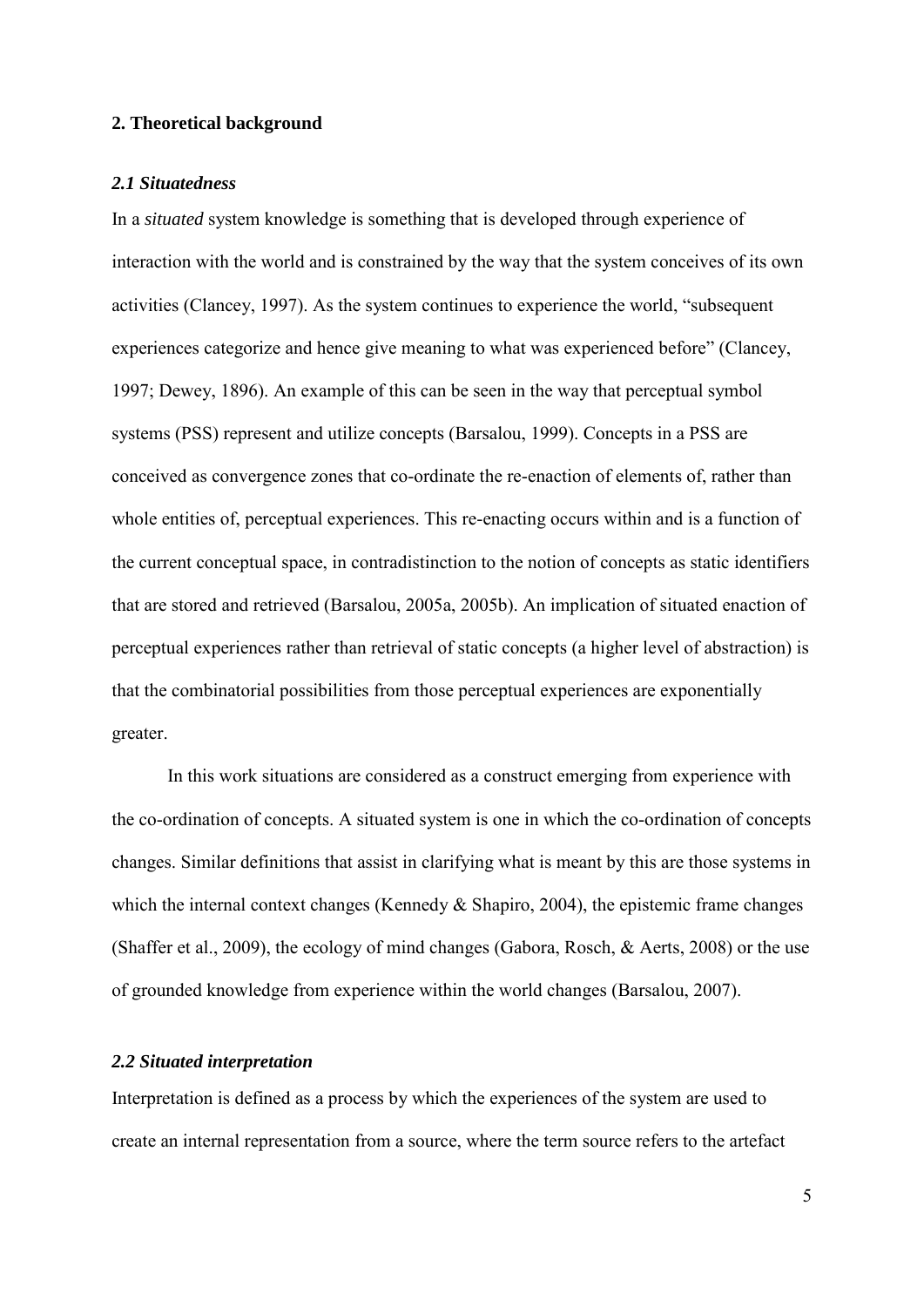(internal or external) being interpreted. *Situated interpretation* is said to occur in systems that: (i) interpret; (ii) are situated; and (iii) utilise expectations in interpreting. It is a process through which a source, the current conceptual space and the past experiences of the system interact to produce an internal representation. Change to the conceptual space can occur during this process.

## *2.2.1 Expectations in situated interpretation*

One type of interpretation can be seen in systems that relate a source to one of a collection of static identifiers through a relationship of 'as a', e.g. identifying an unknown object as a BLOCK [\(Pylyshyn, 1977;](#page-29-7) [Russell, Norvig, Canny, Malik, & Edwards, 1995\)](#page-29-8). In contrast to this, a situated interpretation system commences with an expectation of what will be interpreted, and proceeds to construct an interpretation based upon a 'pull' from these expectations and a 'push' from the source to produce an internal representation [\(Gero &](#page-28-4)  [Kannengiesser, 2004;](#page-28-4) [Kelly & Gero, 2014;](#page-28-2) [Kelly & Gero, 2011\)](#page-29-9). In an unchanging or constrained environment a system may be able to develop expectations that are useful for all circumstances. However, in a dynamic or unbounded environment a system will likely find circumstances in which adaptation of expectations is required. Interpretation is concerned with this need for a balance between a push from the "buzzing blooming confusion" of a source [\(James, 1890\)](#page-28-5) and a pull from the stability of expectations.

Through pull, interpretation attempts to construct an internal representation of the world that fits with what is expected. The expectation is present prior to the stimulus, with pull attempting to see whether it can adequately construct what is expected using the data present in the stimulus. For example, when participants in an experiment are played the sound of a single note followed by the sound of white noise they are able to 'hear' the note within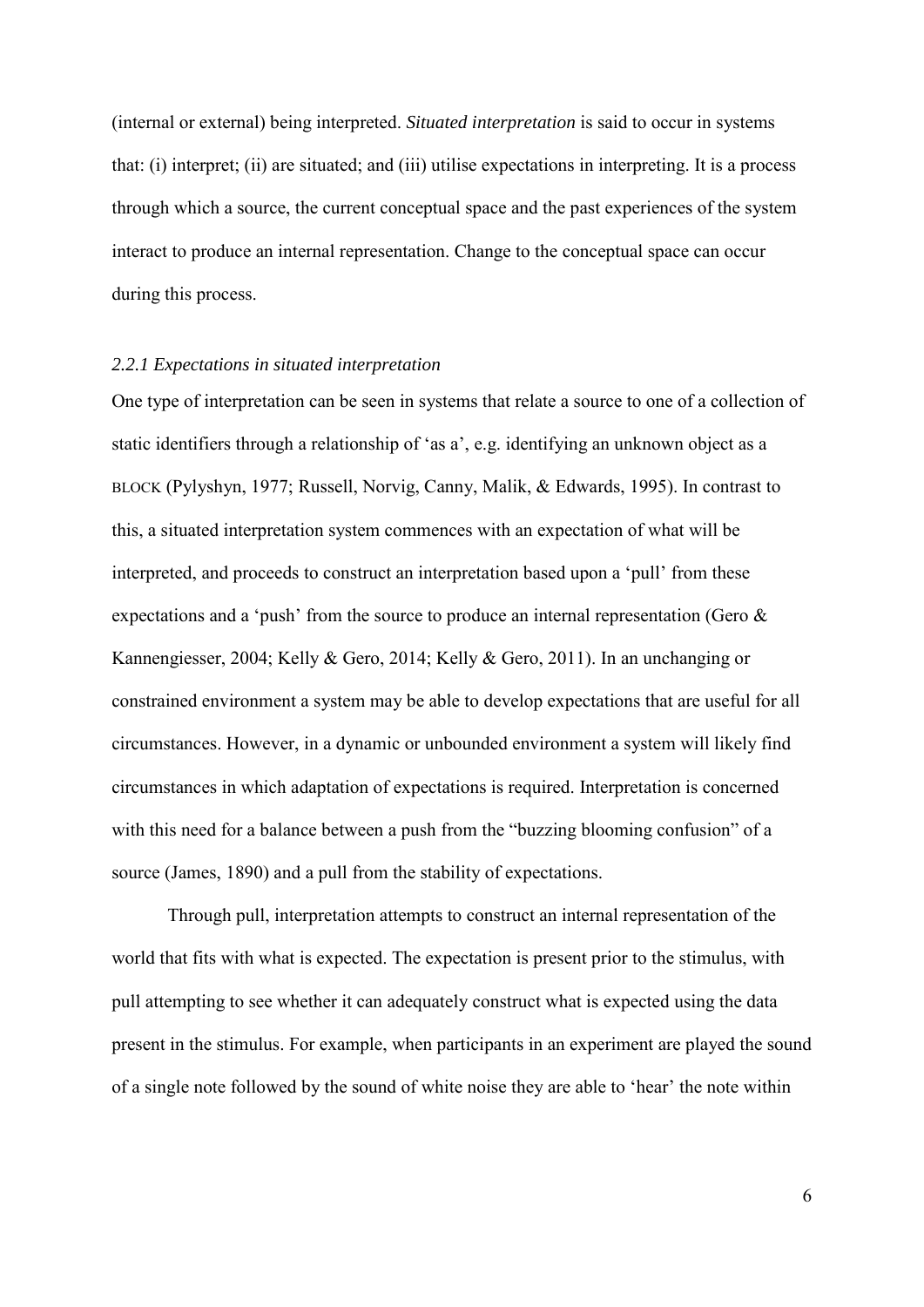the white noise [\(Riecke, van Opstal, Goebel R, & Formisano, 2007\)](#page-29-10). The expectation of the note prior to the white noise forms the basis for perceiving a note within the random signal.

Push is the part of interpretation concerned with data that are not expected that may still require perception and allows for expectations to change based upon what is found in the source. Push deals with those circumstances where for a number of reasons expectations might not be useful (e.g. not a good fit with the world). An example of push from the source into interpretation is the way that the sound of a police siren is heard even if it is not expected.

The model of interpretation presented and implemented here contains both pull and push. In order to implement pull a notion of expectations is required. A distinction can be made between explicit and implicit expectations. Explicit expectations refer to the concepts and percepts currently being attended to within a conceptual space. Implicit expectations are then those that are related in some way to these explicit expectations (e.g. through similarity or through proximity within knowledge structures) but not currently being attended to. Examples of how implicit expectations affect interpretation can be observed in human phenomena of implicit memory [\(Graf & Schacter, 1985;](#page-28-6) [Schacter, 1987\)](#page-29-11), priming [\(Schacter,](#page-29-11)  [1987\)](#page-29-11) [\(Phaller & Squire, 2009\)](#page-29-12) and selective attention [\(Cozolino & Siegel, 2009\)](#page-27-11).

## *2.2.2 Examples of situated interpretation*

Aspects of situated interpretation can be identified in existing knowledge-based and creative systems. Formal models of learned selective attention bias the production of an internal representation on the basis of past experiences [\(Kruschke, 2011\)](#page-29-13). There are many examples of analogy making systems [\(Goel, 1997;](#page-28-7) [Goel, Vattam, Wiltgen, & Helms, 2012;](#page-28-8) [Jeong &](#page-28-9)  [Kim, 2014\)](#page-28-9) that are concerned with mapping relationships in function, behavior and structure from a source to a target [\(Gentner, 1983;](#page-28-10) [Gentner & Colhoun, 2010;](#page-28-11) [Qian & Gero, 1996\)](#page-29-14).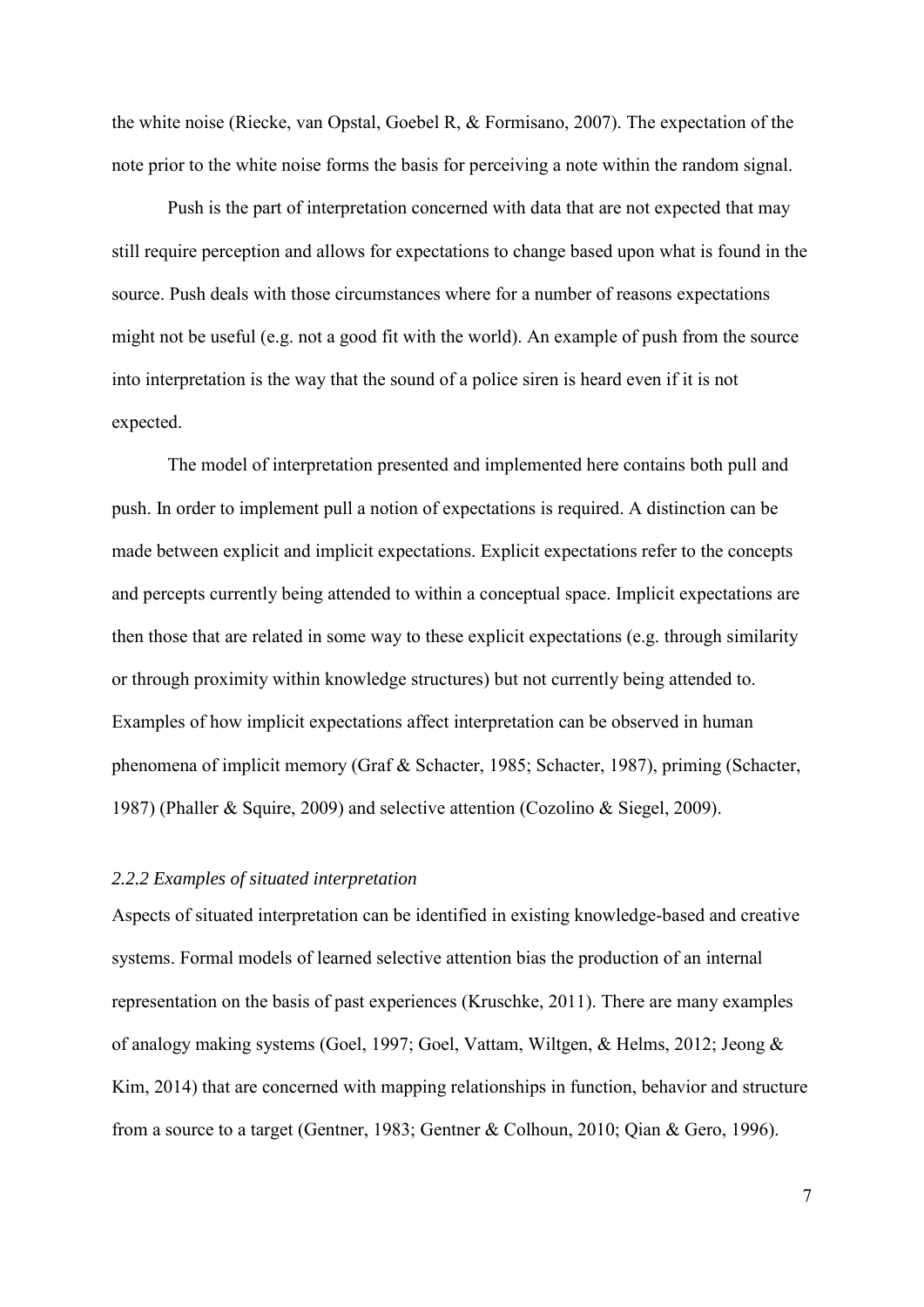This ability to find analogical similarities is an important part of the 'pull' aspect of interpretation, as the construction of an internal representation based upon expectations will be enhanced by analogical reasoning; such reasoning is also often an example of human creative activity [\(Green, Kraemer, Fugelsang, Gray, & Dunbar, 2012;](#page-28-12) [Holyoak, 1996\)](#page-28-13). Models of conceptual slippage can be considered one way of implementing the push-pull of interpretation [\(French, 1995;](#page-28-14) [Hofstadter, 2008\)](#page-28-15).

## *2.3 Towards a formal description of situated creative systems*

The elements of Wiggins' formal model of creativity [\(Wiggins, 2006a,](#page-30-7) [2006b\)](#page-30-0) provide the basis for formulating a model of a situated creative system, Table 1. The aim of developing this model is to consider ways that a situated system can navigate its own knowledge to produce P-creative artefacts in a manner inspired by human studies [\(Schön, 1983;](#page-30-2) [Suwa et](#page-30-5)  [al., 2000\)](#page-30-5).

| $\mathbb{I}.\mathbb{I}$                 | A function generator for forming conceptual space                           |
|-----------------------------------------|-----------------------------------------------------------------------------|
| $\langle\langle \ldots \rangle \rangle$ | A function generator that moves the system from one situation to<br>another |
| С                                       | Conceptual space                                                            |
| E                                       | Expectations                                                                |
| I                                       | Situated interpretation                                                     |
| L                                       | The language of the system                                                  |
| $\boldsymbol{N}$                        | A subset of $L$ for interpreting during $T$                                 |
| $\overline{R}$                          | A subset of $L$ used in generating the conceptual space $C$                 |
| S                                       | Situation                                                                   |
| T                                       | A subset of $L$ defining traversal within $C$                               |
| U                                       | The universe of conceivable concepts within the system                      |
|                                         |                                                                             |

Table 1 Symbols used in formulating situated computational creativity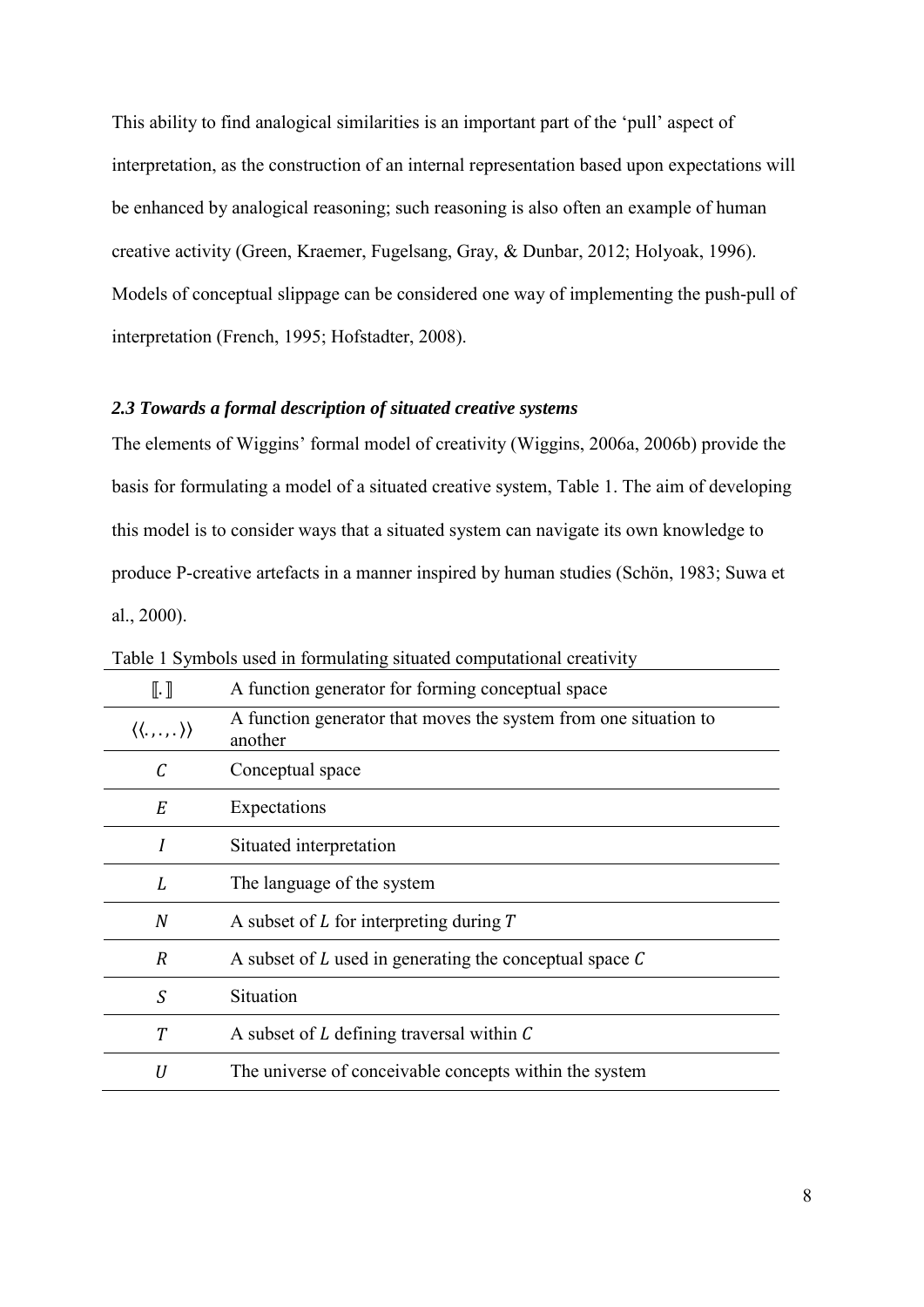#### *2.3.1 The universe and conceptual space*

The universe  $U$  is defined as the concepts that the system is capable of producing given a language,  $L$ . The elements of the universe that have been experienced by the system will be referred to as  $U_1$ .

A function  $\llbracket \cdot \rrbracket$  generates a conceptual space C from the experiences of the system  $U_1$ and a set of rules  $R$ , Equation 1. It is an abductive task to produce this function.

$$
C = [R][U_1] \tag{1}
$$

#### *2.3.2 Exploring and interpreting within conceptual space*

The system carries out some activity defined by a set of rules  $T$  that enables search to occur given a particular conceptual space,  $C$ .

As a part of this search of conceptual space the system produces representations. These representations are interpreted to create an internal representation using a set of rules,  $N$ .

#### *2.3.3 Movement between situations*

An interpreter generates functions using the three arguments  $R$ ,  $T$  and  $N$  that result in the system moving from one conceptual space to another, through changes to *, Equation 2* [\(Wiggins, 2006a\)](#page-30-7).

$$
C_{i+1} = \langle \langle R, T, N \rangle \rangle (C_i) \tag{2}
$$

In a situated system, previous experiences are used in constructing the conceptual space. Traversal  $T$  within the conceptual space is dependent solely upon a subset of previous experiences that are re-enacted within the situation, not upon all previous experiences  $U_1$ .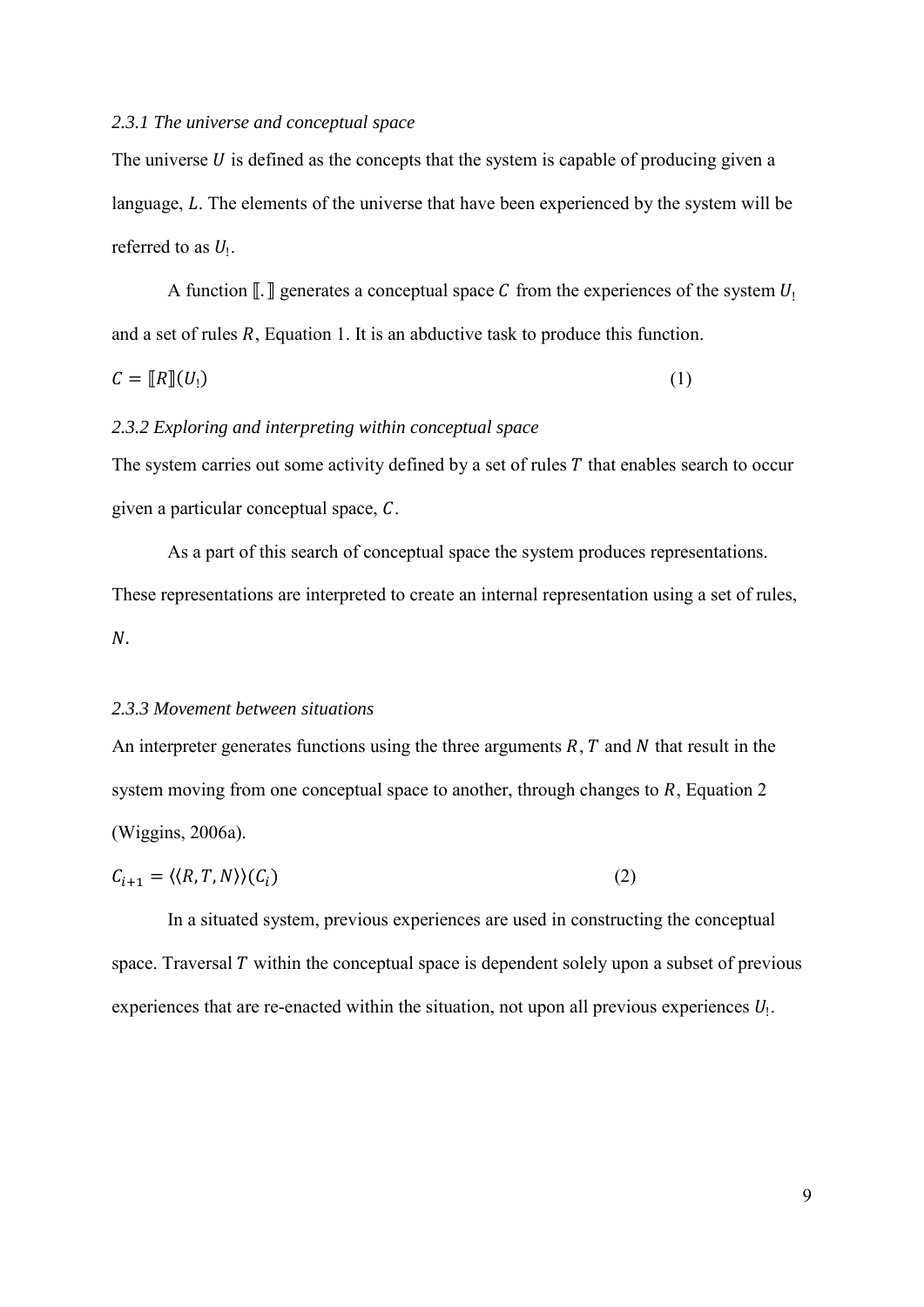3. Distinguishing situated interpretation in simple creative systems

A simple creative system serves to clarify the notion of situated interpretation for movement between conceptual spaces. An abstract description is given followed by two different instantiations. In this system the language  $L$  permits all real numbers  $\mathbb R$  and  $U$  is an infinite space. The system has had experience of a subset of this universe,  $U_1$ , which is limited to the integers  $\{1, 2, 3, ..., 10\}$ . R is used to generate the conceptual space C from experience by attending to two concepts within  $U_1$  such that:

$$
[\![R]\!](U_!)=C=\{c_1,c_2\}
$$

Creative activity occurs as expressed in Equation 2. Two different systems will be described, one in which the system changes situation through  $T$  and the other through  $I$ . The latter is representative of situated interpretation.

## *3.1 A simple situated generative system*

The system is situated, and  $T$  is defined for this system as a function that produces an external representation of a design,  $x$ , using the average of the current two concepts within the conceptual space. The reason that just two concepts are used is that it is the smallest number required to show interaction; a larger number could also be used. The average is used here for generation as a simple way to represent an interaction between concepts.  $T$  is productive in that the system can produce things it has never experienced:

$$
T(C) = average(c_1, c_2) = x
$$

Interpretation within the system is unaffected by expectations (i.e. interpretation is not situated). An internal representation  $c_x$  is created of the source that the sensor encounters, and for the sake of the example perfect sensors are assumed in the system along with an ability to learn such that:

$$
N(x)=c_x=x
$$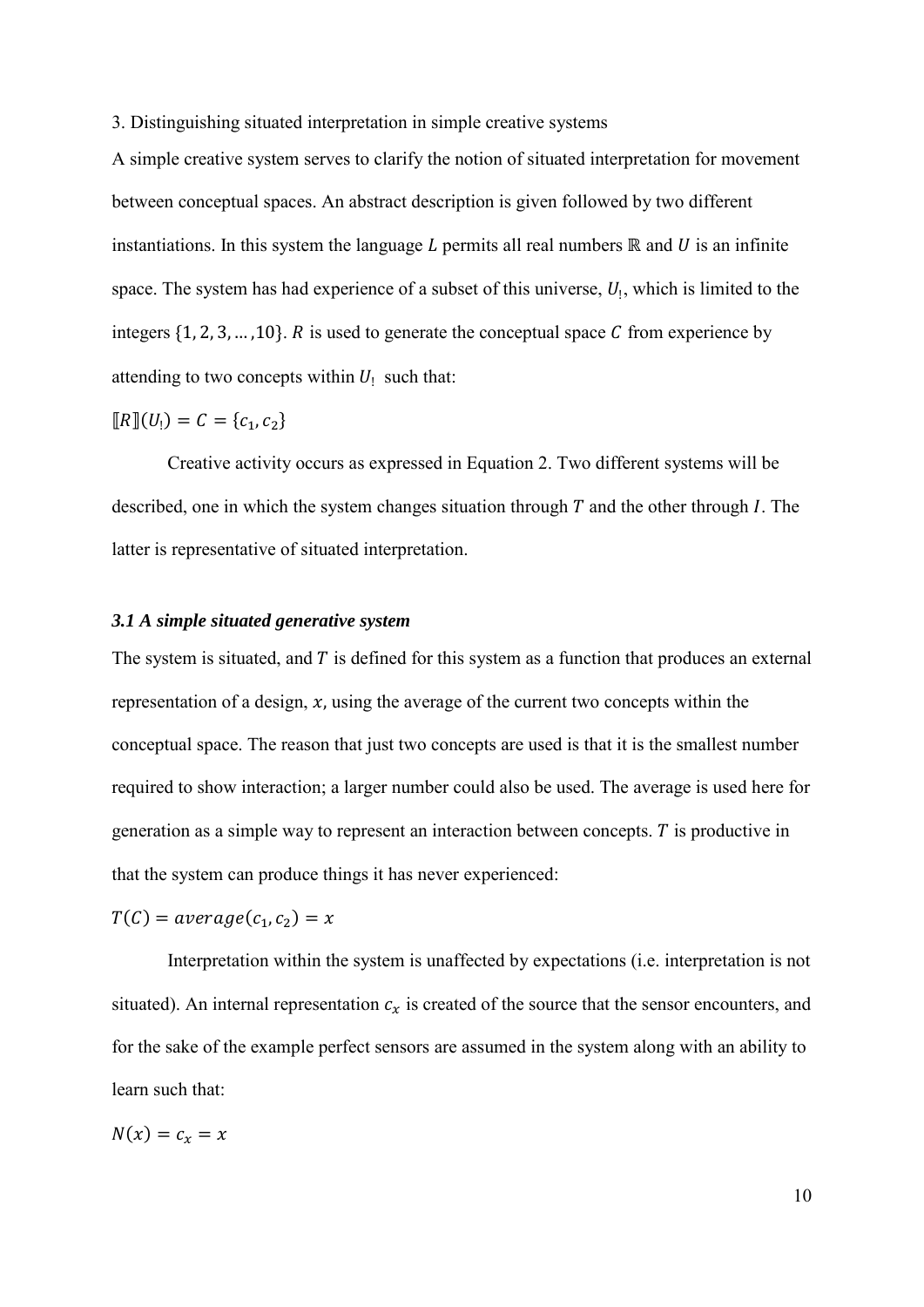The conceptual space is changed using  $R$  to select two concepts and the process of creative activity can repeat in this way. Such a system is capable of having an unlimited number of experiences.

## *3.2 A simple situated interpretation system*

A similar system can demonstrate a similar unlimited number of potential experiences through situated interpretation rather than through generation. In this system  $N$  is productive and  $T$  is not.  $T$  involves selection of a concept from experiences and use in generating external  $x$ :

 $T(U_1) = x$ 

The conceptual space of the system consists of the two currently attended to concepts  $c_1$  and  $c_2$ . In order to demonstrate interpretation as a construction from expectations the system requires some form of explicit expectations. This is implemented in this model as an expectation to find the average value of the concepts in the situation. In this way expectations are situated – the same  $U_1$  with a different  $C$  will produce different expectations. Interpretation  $N$  in this example is represented in a simple way, as taking an average between the expectation and the source. This is a simplistic representation of the negotiation between the pull from the expected value and the push from the value being sensed:

 $N(x) = c_x = avg(avg(c_1, c_2), x)$ 

The interpreted value resulting from  $N$  is now an experience, a part of  $U_1$ . The process of creative activity repeats in this way. Such a system is capable of having unlimited novel experiences.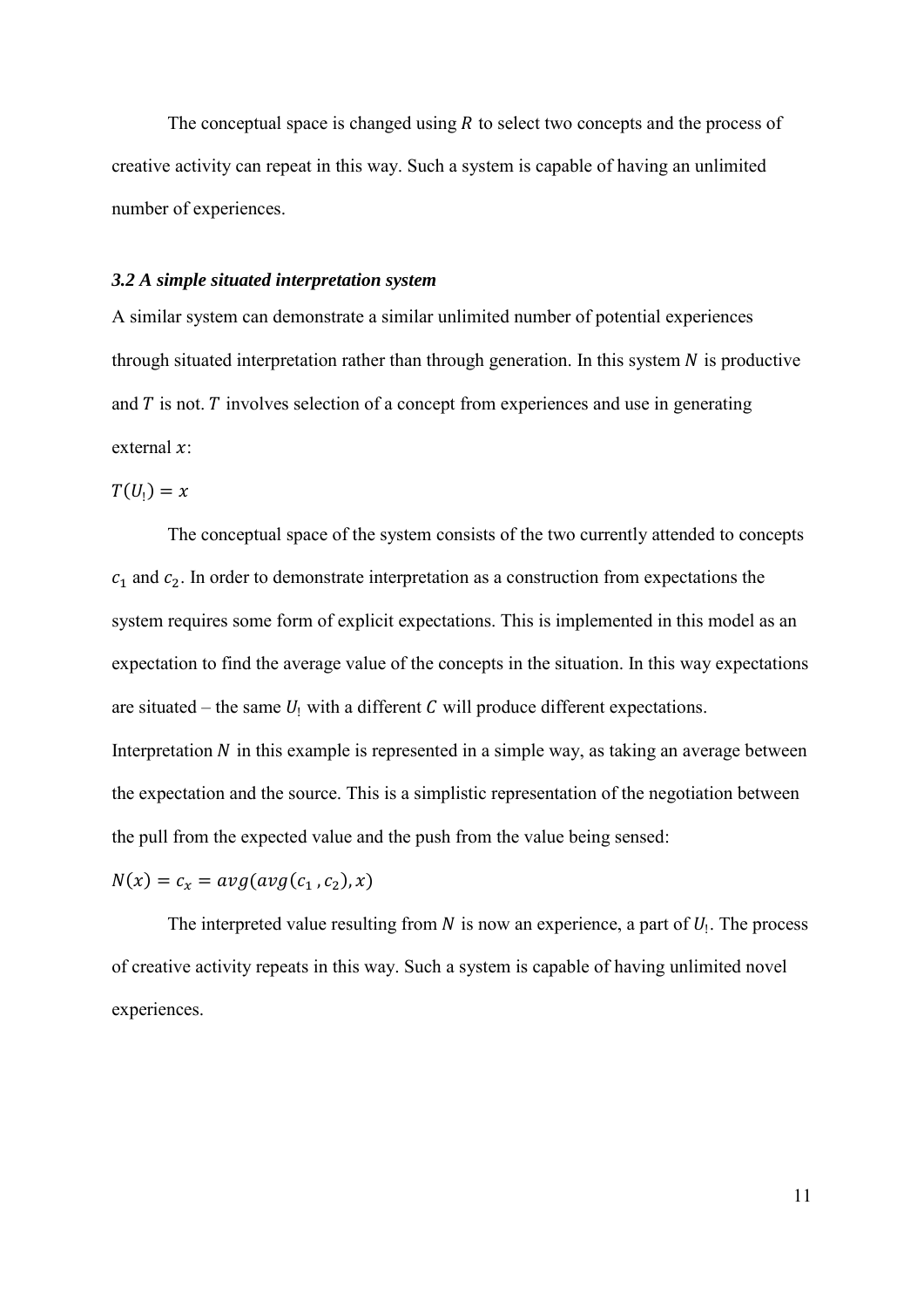#### *3.3 Discussion: search in infinite space*

To an external observer both systems exhibit a similar search of the space. The system described in Section 3.1.2 is achieving what could be described as search within an infinite space through interpretation in a constructive way rather than through generation. This is a simple example to pose the question of how constructive interpretation can lead a system with previous experiences towards spaces within which useful concepts might be encountered – systems that through creative activity develop a useful framing of the problem [\(Maher,](#page-29-15)  [2000\)](#page-29-15).

The system in Section 3.1.2 can be conceived as a system that searches space. By changing its conceptual space it is capable of discovering any one of the uncountable concepts  $c \in \mathbb{R}: 1 < c < 10$ . Table 2 represents the system using pseudo-code to make this clearer. The purpose of the example is to distinguish interpretation from generation and show its effects. The distinction of search-and-exploration through interpretation rather than generation will become clearer through subsequent examples with deeper knowledge structures.

| Table 2 Pseudo-code as search for real numbers |                                                                              |  |  |  |
|------------------------------------------------|------------------------------------------------------------------------------|--|--|--|
|                                                | Select a target as any real number $\alpha \in \mathbb{R} : 1 < \alpha < 10$ |  |  |  |
| Init                                           | $U_1 = \{1,2,3,,10\}$                                                        |  |  |  |
|                                                | Produce an external concept $x$ as initial source                            |  |  |  |
|                                                | $R$ – Select from all known concepts the closest upper and lower bound       |  |  |  |
|                                                | over the target                                                              |  |  |  |
| 2                                              | $N$ – Interpret x to produce new concept $c_x$                               |  |  |  |
|                                                |                                                                              |  |  |  |
| 3                                              | $T$ – Generate new x from within C                                           |  |  |  |
|                                                |                                                                              |  |  |  |
| 4                                              | Repeat from step 1                                                           |  |  |  |

| Table 2 Pseudo-code as search for real numbers |  |  |
|------------------------------------------------|--|--|

In the system described in Table 2 the situation gets progressively closer to one in which the targeted concept can be located.  $U_1$  expands as the system has more experiences. The purpose of the separation between generation and interpretation is to provide a contrast –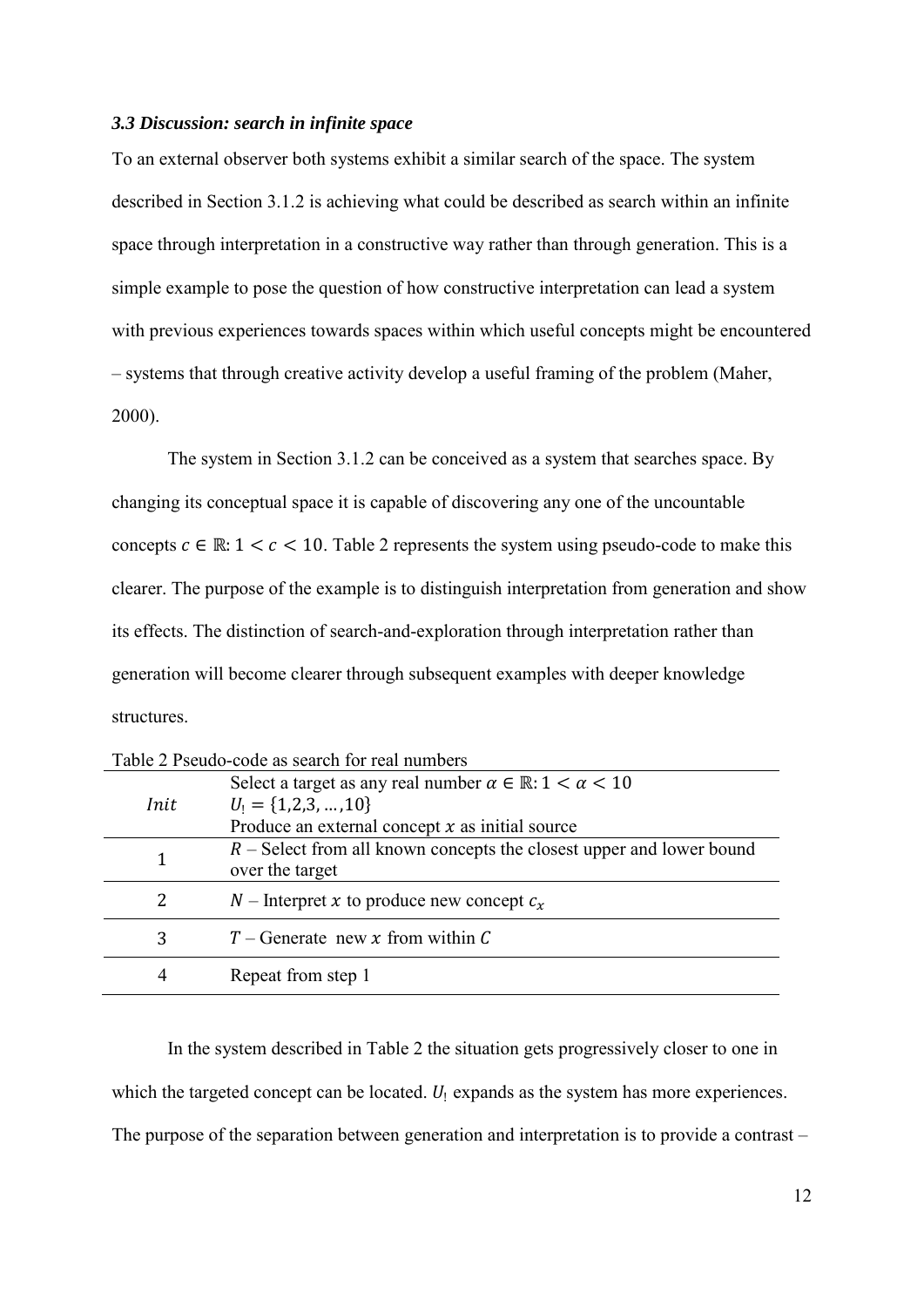there is no reason why both cannot be implemented within the one system. The claim is that a system with significant experience can undertake creative activity  $\langle \langle R, T, N \rangle \rangle$  within a conceptual space that is a reduced subset of experience  $C \subset U_1$  that results in a move towards a space  $C$  that is useful to the current task. It does this through interpretation that relates expectations (experience within the current situation) to the product of design activity  $x$ , be it internal (e.g. thought experiments) or external (e.g. a sketch).

#### **4 Situated interpretation in more complex knowledge systems**

## *4.1 Situated interpretation in knowledge based systems*

How can situated interpretation be useful in knowledge-based creative systems? Knowledge in such systems is assumed to take the form of experiences from multi-modal sensory data and potentially complex internal knowledge structures, typically a hierarchy. Through taking actions in their world and through sensory observation these systems develop knowledge about the sense data produced by the world, with potential for abstraction over experiences [\(Barsalou, 2005a\)](#page-27-8).

Such a system can hold expectations about the world based upon its knowledge – of spatial/structural relations (e.g. seeing a car implies four wheels, whether or not they are visible) and temporal relations (e.g. an object will continue at its present velocity). The focus in this description is limited to spatial expectations, as this is sufficient to describe and implement situated interpretation.

Let expectations  $E$  be made up of explicit expectations  $E^*$  (those to which the system is attending) and implicit expectations  $E'$  (those implied by the structure of the system and resulting from experience).

In order to introduce a hierarchy of abstract we will refer to a concept  $c \in C$  as a prototype resulting from convergence of perceptual information. Units of perceptual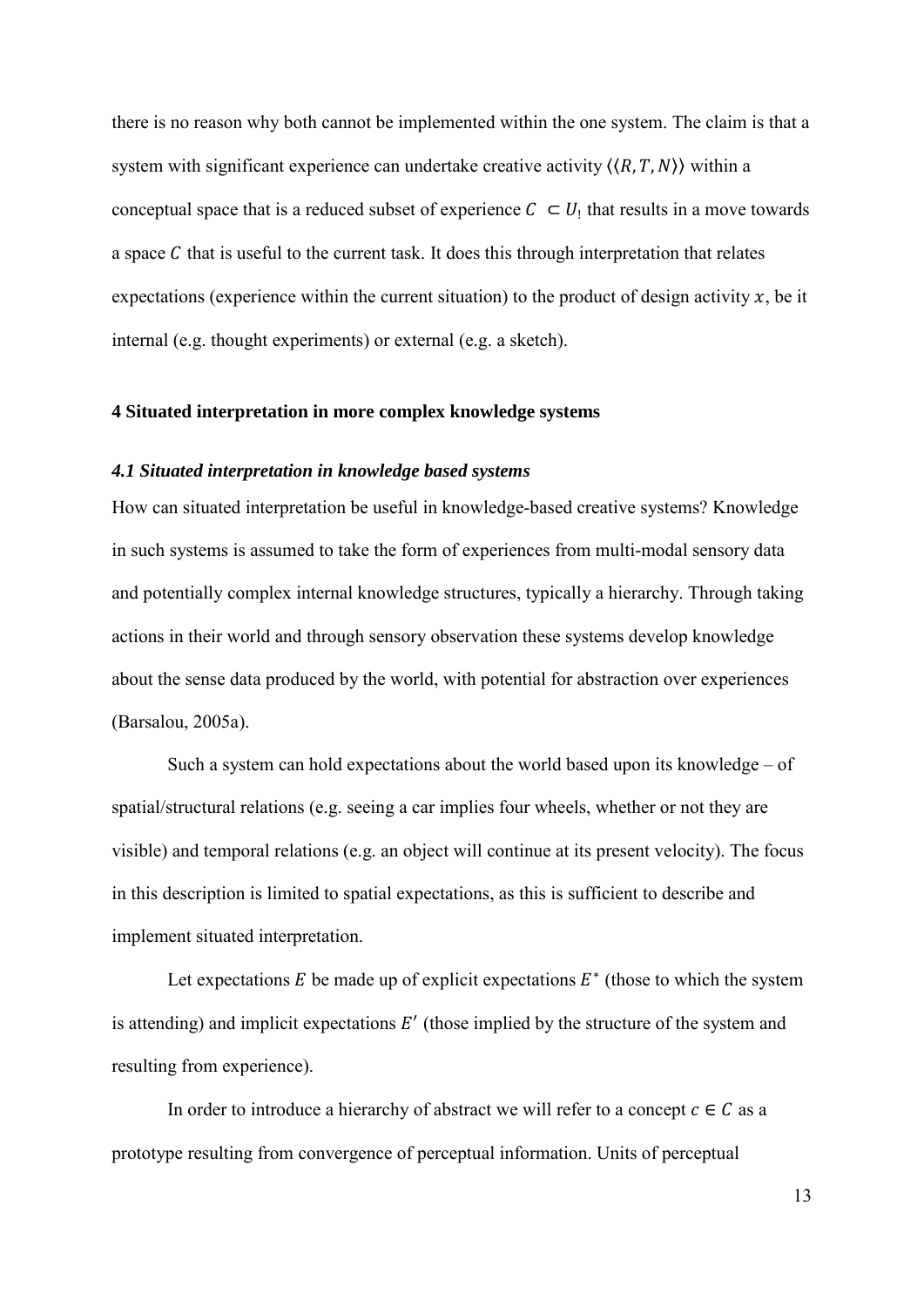information will be referred to as percepts  $p \in P$ , which themselves originate in sensors [\(Gärdenfors, 2000\)](#page-28-16). The situation  $s$  is an explicit representation of the co-ordination of concepts. Within a creative system explicit expectations can be defined as those concepts in the conceptual space and the percepts from which they were constructed, Equation 4.

$$
E^* = \{P, C, s\} \tag{4}
$$

Situated interpretation has been defined as the construction of an internal representation from a source  $x$  and expectations  $E$ . Let the interpreted representation  $I$  be composed of different levels of abstraction:

 $I = \{I_p, I_c, I_s\}$ 

A double arrow is used which contains (i) a loop representing 'pull' or construction from expectations; and (ii) a solid arrow representing a 'push' from data where expectations are not satisfied. Interpretation occurs through three processes:

$$
I_P: \mathcal{X} \xrightarrow{E_P} I_P
$$

$$
I_C: P_I \xrightarrow{E_C} I_C
$$

 $I_s: C_l \longrightarrow I_s$ 

Each of these represents a process by which the system attempts to construct an interpretation (i.e. checking to see if expectations are useful) and, if not, then the data is passed on to a higher layer (after [Gero & Fujii, 2000;](#page-28-17) [Hawkins, 2005\)](#page-28-18).

Chaining these processes results in a conception of interpretation as a dynamic parallel process that is likely to produce coherency in  $I_P$ ,  $I_C$  and  $I_S$  due to the feedback of expectations and feedforward of data, Figure 2. For example, pull in both  $P$  and  $C$  may be unable to construct from expectations and so in both cases data are pushed upwards. This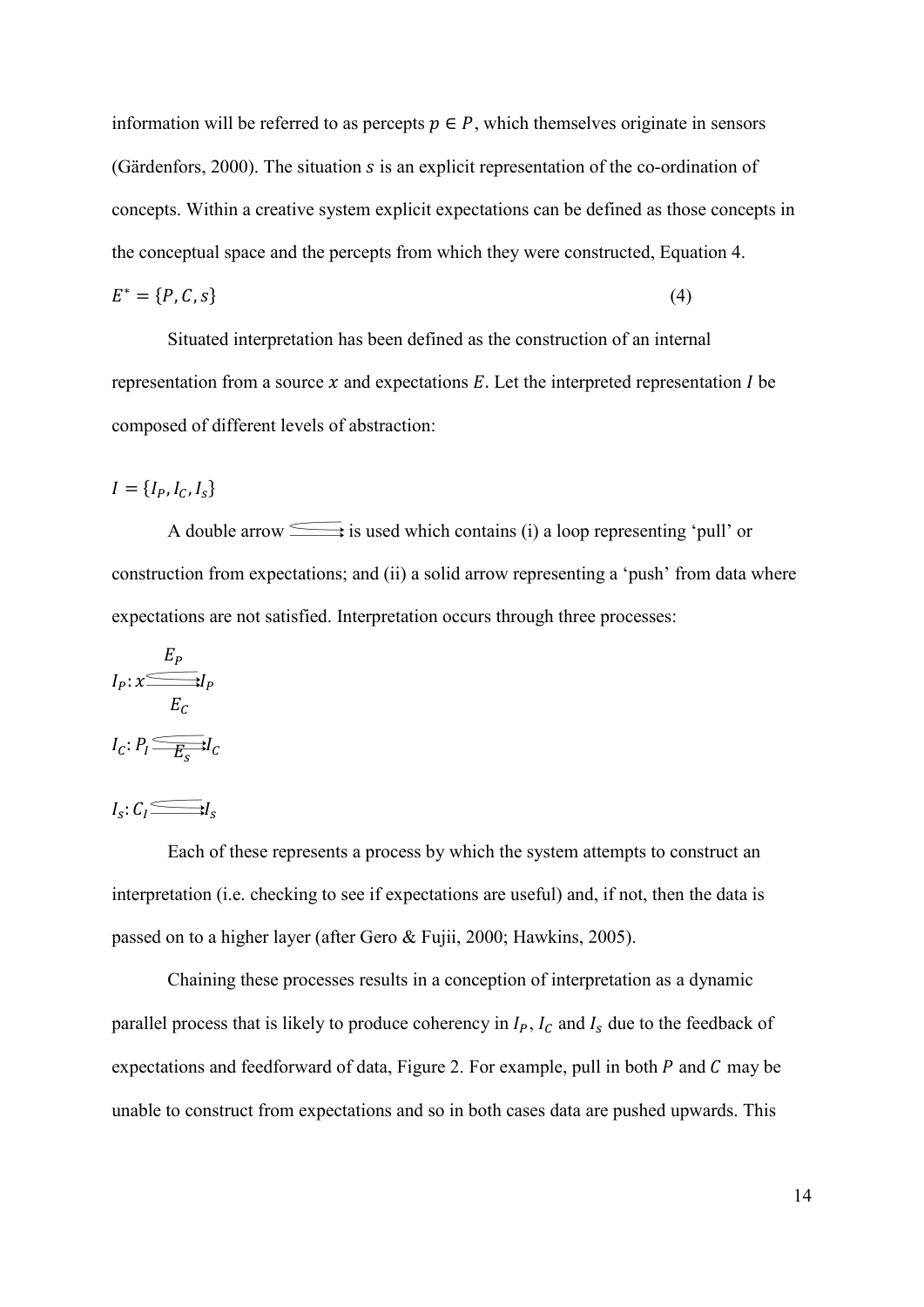leads to a change of expectations in  $s$  which then cascade down to  $C$  and then  $P$ . These expectations can now be used to produce  $I_P$ ,  $I_C$  and  $I_S$ .

Interpretation in this way will typically settle upon a unique  $I$  over time. In rare cases the process may be unstable, oscillating between different  $I$ . This is a good fit with observations of human interpretation of optical illusions (e.g. [\(Leopold, Wilke, Maier, &](#page-29-16)  [Logothetis, 2002;](#page-29-16) [Long & Toppino, 2004\)](#page-29-17)). The model is inspired by the neuroscience observations of Mountcastle and the detection of feedback between layers of the human cortex [\(Hawkins, 2005;](#page-28-18) [Mountcastle, 1997\)](#page-29-18).

Pull from expectations maintains stability within current  $C$ . Push from the data in each layer when expectations are not met facilitate learning from new experiences and a change in  $\mathcal{C}.$ 



Figure 2 Situated interpretation as dynamic construction from a source using expectations

#### *4.1.2 Implicit expectations in interpretation*

This description is useful as a model for how these notions of cognitive processes (expectations) and sensory perceptions (of a source) can interact during interpretation. Whilst the focus of interpretation is upon construction of an internal representation of a source, a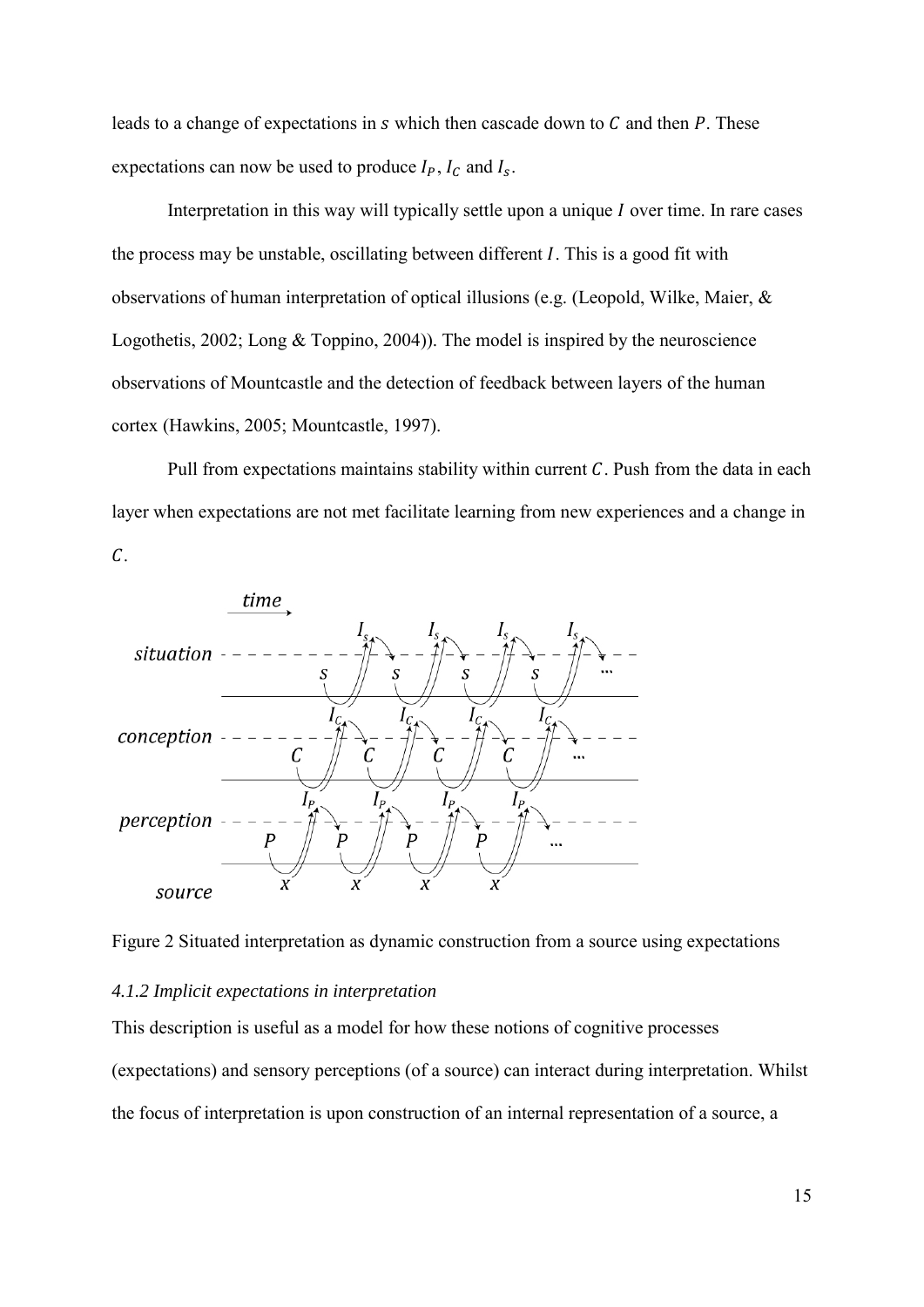result of potential changes to expectations during the process is that  $C$  can change through interpretation. The significance for creativity is that such a form of interpretation allows for specific exploration through  $T$  within restricted  $C$ , whilst permitting change to conceptual space through N. It also addresses the question of how C changes when it does change – the experience and knowledge structures of the system are, in the context of  $C$ , the implicit expectations and it is these that suggest how the system will move to a new  $C$ .

The set of implicit expectations  $E'$  is a function of both the past experiences  $U_1$  and the current situation  $E^*$ . The function f for producing implicit expectations is implemented using some notion of proximity to  $E^*$ :

 $f(U_1, E^*) = E', E^* \cap E' = \emptyset$ 

The notion of proximity is dependent upon the way that a system represents knowledge. In the systems in Sections 4.2 and 4.3, proximity is implemented in two ways, as a function of Euclidean distance within a vector space and as connectedness between layers of abstraction. Whilst the specific measure of proximity is implementation-specific, some notion of proximity is required; this may be based upon notions such as similarity [\(Nosofsky,](#page-29-19)  [1988\)](#page-29-19) or upon something entirely different, e.g. proximity within a computational representation.

Secondly, the concepts held by the system have arisen through experience. Consider identically implemented systems Α and Β, each of which have had different experiences such that  $U_1^A \neq U_1^B$ . It is entirely feasible based upon common experiences,  $U_1^A \cap U_1^B$ , that explicit expectations will be identical,  $E^{*A} = E^{*B}$ , yet due to perhaps minor differences in past experiences the implicit expectations will be different,  $E'^A \neq E'^B$ . This can lead to significant differences between interpreted representations  $I(x)$  in each system even if the difference in experience is trivial. It is possible (if unlikely) for systems to have different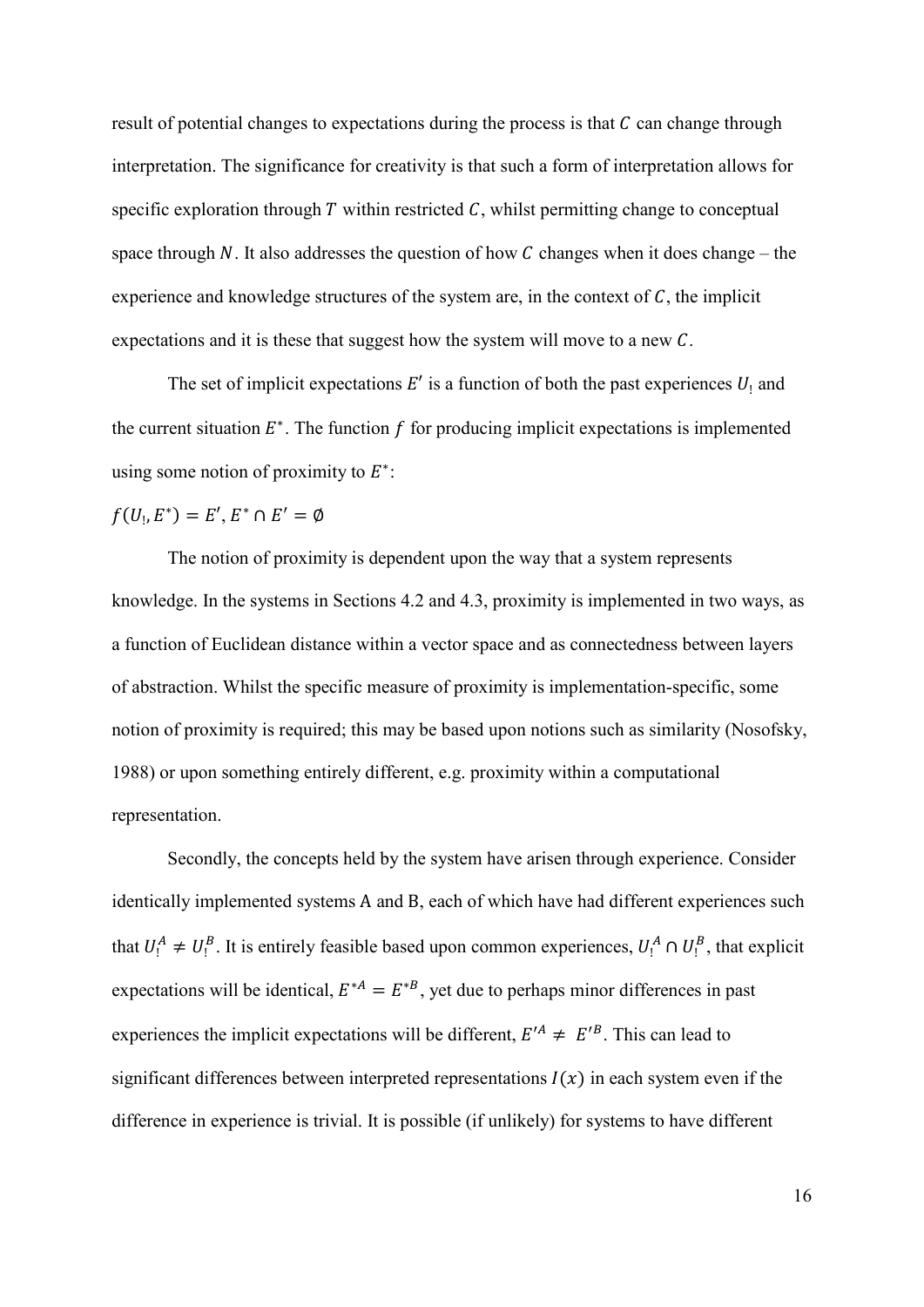experiences yet identical explicit and implicit expectations. Table 3 summarizes these relationships between past experiences, implicit and explicit expectations and interpreted representations.

During creative activity, interpretation makes use of both the explicit and implicit expectations. It is the presence of implicit expectations that forms the basis for a claim that through situated interpretation changes to  $C$  occur based upon past experiences that can aid a system to move to a  $C$  within which a desired solution can be found.

Table 3 Relationships between experiences, implicit and explicit expectations and interpreted representations of a source in two systems  $A$  and  $B$ 

| Experiences        | Explicit             | Implicit                         | $\exists I: I^A \neq I^B$ | $\exists I: I^A = I^B$ |
|--------------------|----------------------|----------------------------------|---------------------------|------------------------|
|                    | expectations         | expectations                     |                           |                        |
| $U_1^A = U_1^B$    | $E^{*A} = E^{*B}$    | $E^{\prime A} = E^{\prime B}$    | N <sub>0</sub>            | Yes                    |
| $U_1^A = U_1^B$    | $E^{*A} = E^{*B}$    | $E'^A \neq E'^B$                 | Yes                       | Yes                    |
| $U_1^A = U_1^B$    | $E^{*A} \neq E^{*B}$ | $E'^{A} = E'^{B}$                | Yes                       | Yes                    |
| $U_1^A = U_1^B$    | $E^{*A} \neq E^{*B}$ | $E^{\prime A} \neq E^{\prime B}$ | Yes                       | N <sub>0</sub>         |
| $U_1^A \neq U_1^B$ | $E^{*A} = E^{*B}$    | $E^{\prime A} = E^{\prime B}$    | Yes                       | Yes                    |
| $U_1^A \neq U_1^B$ | $E^{*A} = E^{*B}$    | $E^{\prime A} \neq E^{\prime B}$ | Yes                       | Yes                    |
| $U_1^A \neq U_1^B$ | $E^{*A} \neq E^{*B}$ | $E'^{A} = E'^{B}$                | Yes                       | Yes                    |
| $U_1^A \neq U_1^B$ | $E^{*A} \neq E^{*B}$ | $E^{\prime A} \neq E^{\prime B}$ | Yes                       | N <sub>0</sub>         |

### *4.2 Implementing situated interpretation*

### *4.2.1 Abstract framework for implementation in unsupervised learning systems*

A general description of implementing situated interpretation is provided for two linked unsupervised learning systems in which inputs are classified by finding the best matching node BMU (e.g. SOM or ART networks [\(Ciresan, Meier, & Schmidhuber, 2012;](#page-27-12) [Gu, 2010\)](#page-28-19)). A system with 2 layers,  $L_1$  (lower) and  $L_2$  (upper) is used and each layer is described as a collection of nodes  $M$ .

The output from  $L_1$  forms the input to  $L_2$  as in hierarchical unsupervised learning systems. The algorithm for finding the  $BMU$  for an input is altered such that only a subset of nodes, the expected nodes  $M^E \subset M$ , is utilised.  $M^E$  is constructed from the explicit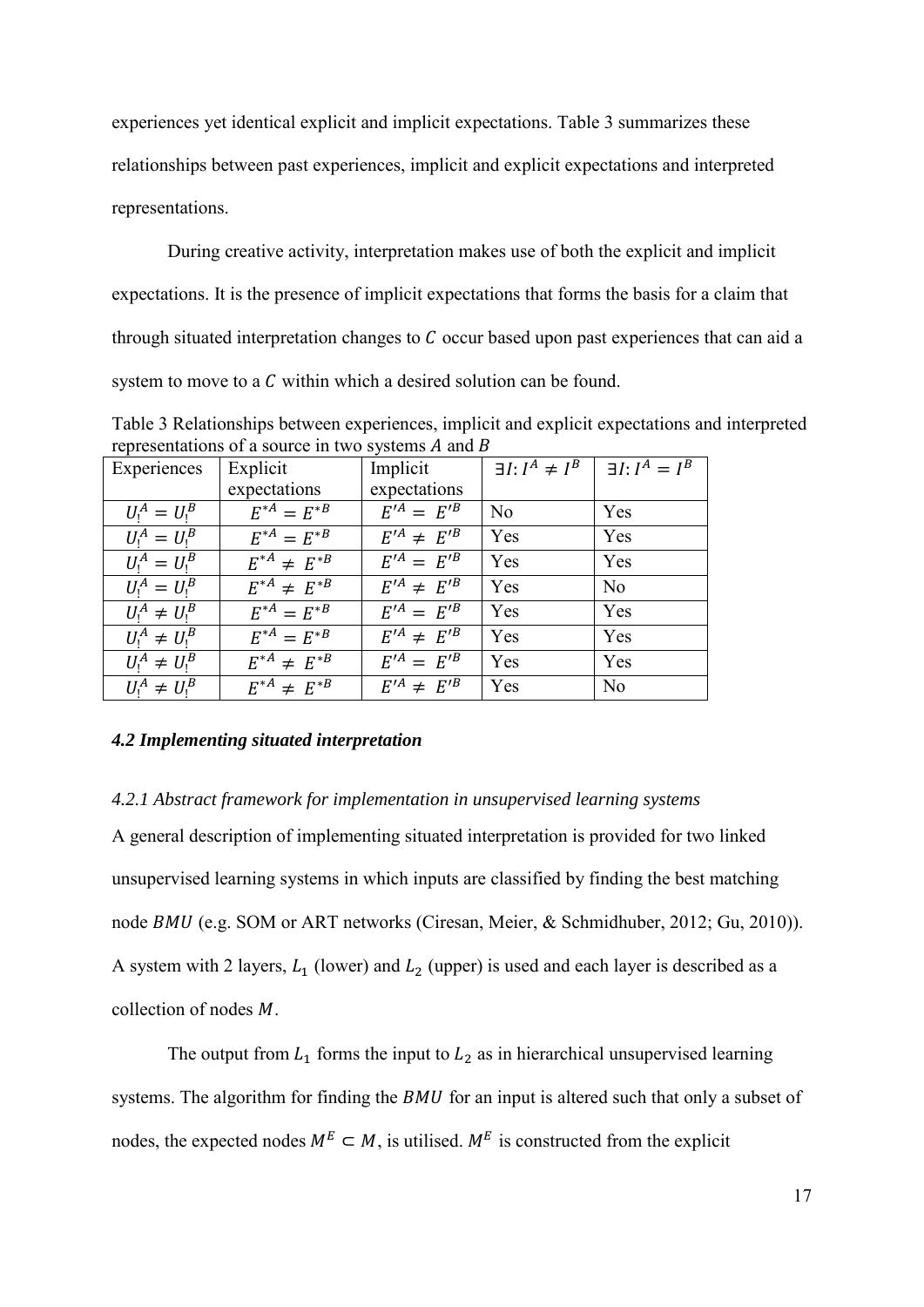expectations  $M^*$  within each layer and implicit expectations  $M'$ . Explicit expectations  $M^*$  are those nodes currently active in  $L_1$  and  $L_2$ .

The set of implicit expectations are constructed from a combination of: (i) distance within a layer (either based upon node adjacency or distance of nodes from those in  $M^*$ ); and (ii) connections between layers (from experience).

A similarity threshold  $\sigma$  is defined as a minimum similarity required for construction from expectations to occur within a layer utilising solely the expected nodes. and is expressed as a distance (e.g. based upon Nosofsky similarity [\(Nosofsky, 1988\)](#page-29-19) between input and  $BMU$ ). Construction from expectations can occur within a layer, e.g. from a source x, if the inequality in Equation 3 holds:

$$
\{ BMU \in M^E | d(BMU, x) < \sigma \} \tag{3}
$$

If construction cannot occur within a layer then data are instead pushed to an upper layer, where the same process occurs. In this way either: (i) expectations are satisfied in an upper layer, leading to changed expectations in a lower layer; or (ii) the topmost layer does not have expectations satisfied.

Whilst constructive interpretation is described as a dynamic process, Figure 2, it can be implemented as a linear process within a two-layer network, Figure 3. As a linear process there is first an attempt by pull within each layer to construct from expectations, with push occurring where this construction does not occur. This is repeated in each layer, cascading upwards; in Figure 3 it occurs first in  $L_1$  with over external data, and then in  $L_2$  over the current output from  $L_1$ . If expectations change in  $L_2$  then these are fed back down to  $L_1$ .

When no interpretation has been constructed in any layers through  $M<sup>E</sup>$  one of three things happen: (i) learning occurs in a layer; (ii) a change can be triggered in  $\sigma$ ; or, as in the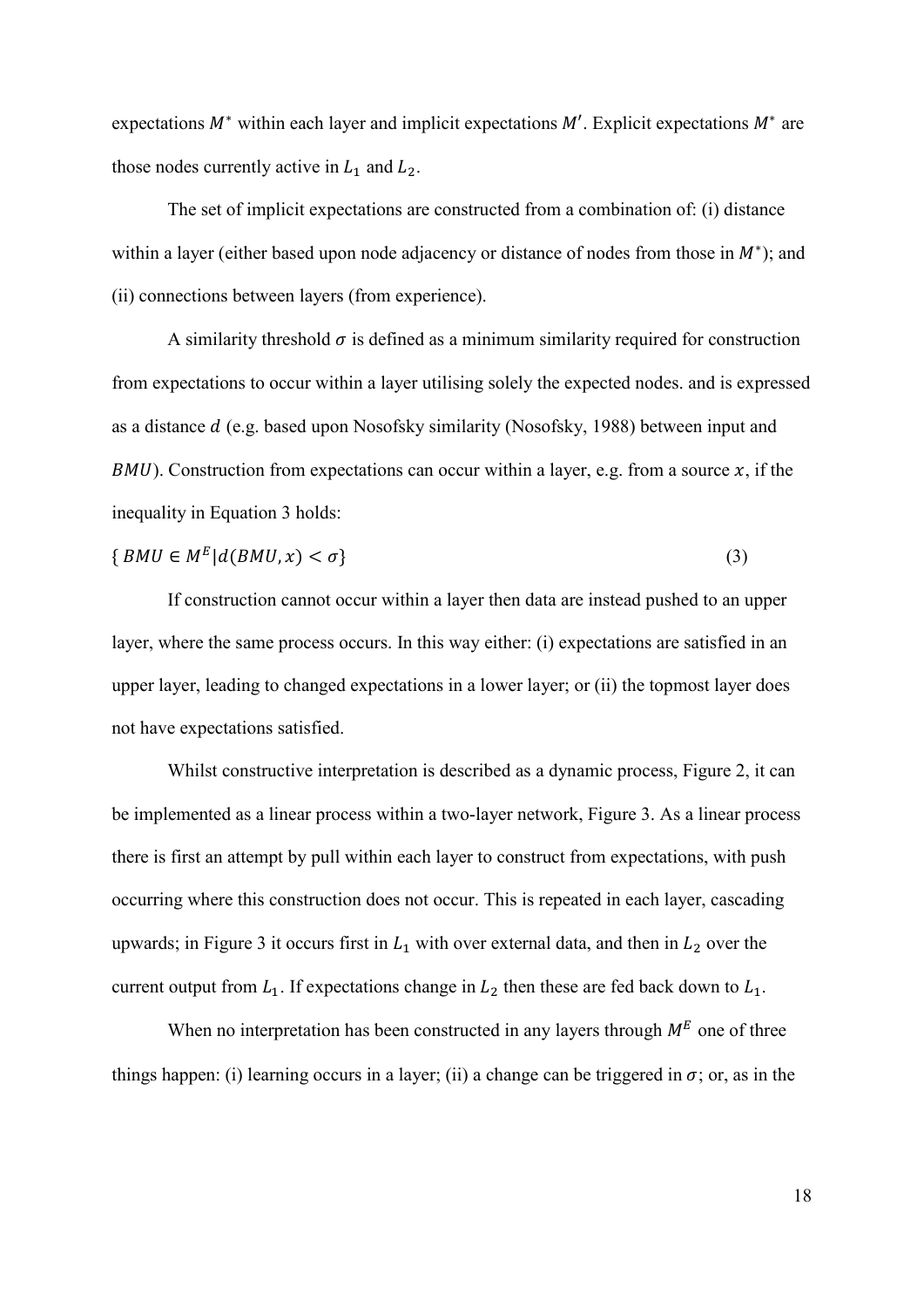implementations here (iii) in the top layer implicit expectations are expanded through some form of spreading activation [\(Anderson, 1983\)](#page-27-13).



Figure 3 A linear implementation of situated interpretation in a two layer system with numbered steps: 1 pull from expectations in  $L_1$ ; 2 push from the source into  $L_1$ ; 3 pull from the expectations of  $L_2$ ; 4 push from  $L_1$  into  $L_2$ ; 5 an update of  $L_1$  expectations by  $L_2$ ; and 6 interpretation through pull from  $L_1$  with the updated expectations.

#### *4.2.2 An implementation demonstrating stability*

The architecture described in Section 4.2.1 was implemented using two linked 2D self-organising maps (SOMs) [\(Dittenbach, Merkl, & Rauber, 2000;](#page-27-14) [Kohonen, 1990\)](#page-29-20),  $SOM<sub>1</sub>$  and  $50M<sub>2</sub>$ , with sizes respectively 100x100 nodes and 40x40 nodes. The model demonstrates the pattern of changing  $C$  observed in Figure 1. Three outputs from the lower layer form input to the upper layer, which during training leads to abstraction over these inputs, Figure 4. During training, each SOM uses the Kohonen training algorithm [\(Kohonen, 1990\)](#page-29-20) in two phase training to: (i) reducing the neighbourhood radius to 1; and (ii) reducing the learning increment from 0.1 to 0.

The network is trained upon sets of three 16x16 icons. Each set of three is constructed from randomly generated crosses, squares and triangles – both size of the icon and placement within the  $16x16$  tartan grid are random. Further, every set of three icons during training is composed of either: (i) all three icons the same type (three squares, three crosses or three triangles); or (ii) all three different (e.g. one cross, one square, one triangle).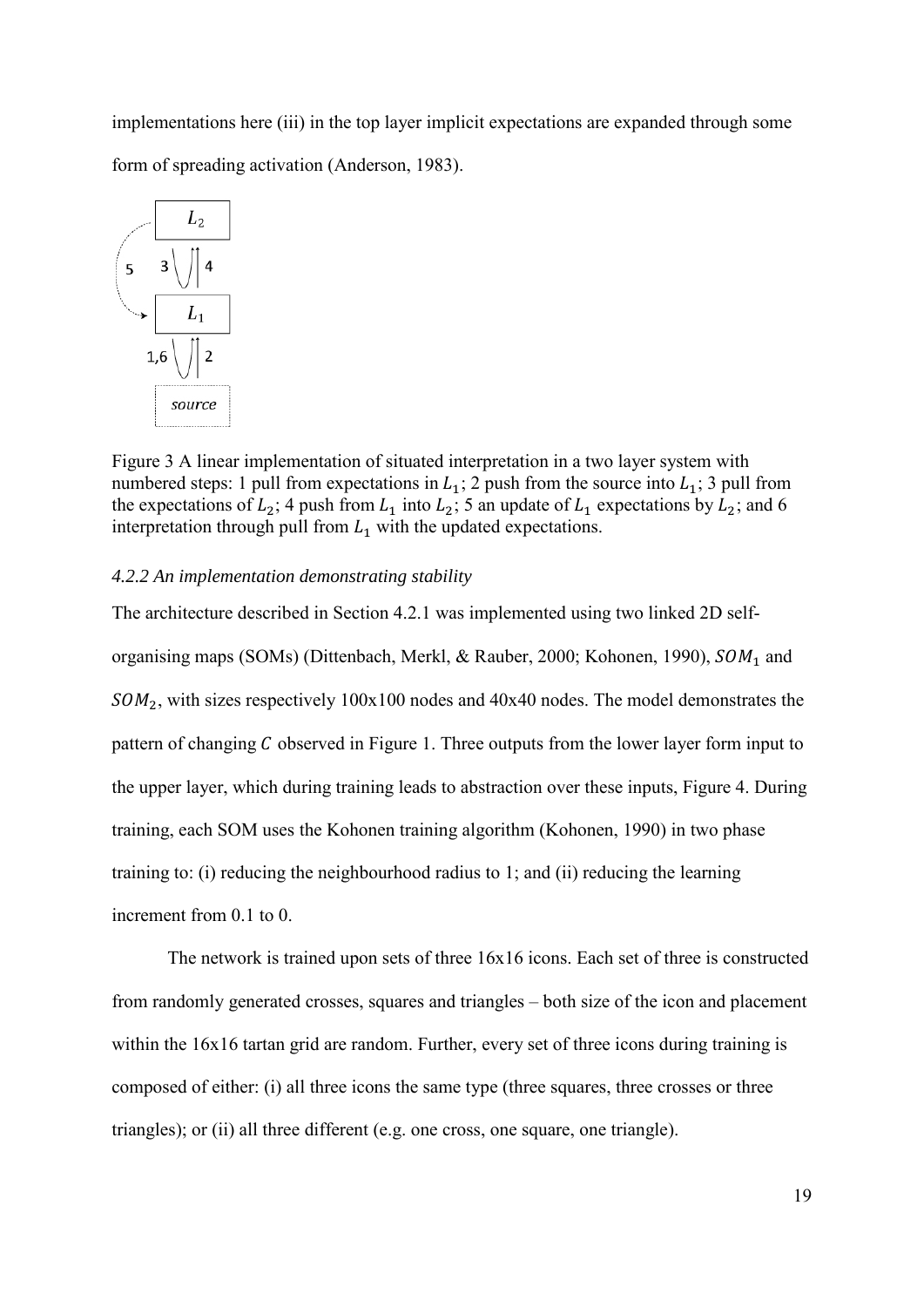Following training, an initialised system holds a set of explicit expectations that guide interpretation and the system is placed in a changing environment. The environment is automatically generated, with a state generated using the same algorithm that produced the training set. The environment moves towards another one of these expected states through a number of interpolation states that are generated through the addition or subtraction of pixels, until the next expected state is reached. This process continues indefinitely. The left side of Figure 5 demonstrates this progression from one expected state to another with two interpolation states in between. The right side of Figure 5 shows the resulting internal representation.



Figure 4 Explicit expectations in a two-layer SOM The resulting behaviour in the system is stability of  $C$  with repeated interpretation of a changing x; followed by a sufficiently different x to trigger a change in C. In Figure 5(a) the system interprets the source as three crosses. The source  $x$  is similar to the training stimuli and, with current E, Equation 3 is satisfied, producing  $N(x) \approx x$ . In Figure 5(b)  $N(x)$  is unchanged, despite there has being a change in  $x$ . This occurs because Equation 3 is still satisfied for current  $E$ , and thus the internal representation does not change.

In Figure 5(c) Equation 3 is no longer satisfied due to further change in  $x$  increasing d. A change in  $N(x)$  has happened producing interpretation as a cross, a triangle and a square. This change occurs as described in Figure 3, with  $L_1$  unable to satisfy Equation 3, passing data to  $L_2$  which in turn cannot satisfy Equation 3. Spreading activation in  $L_2$  leads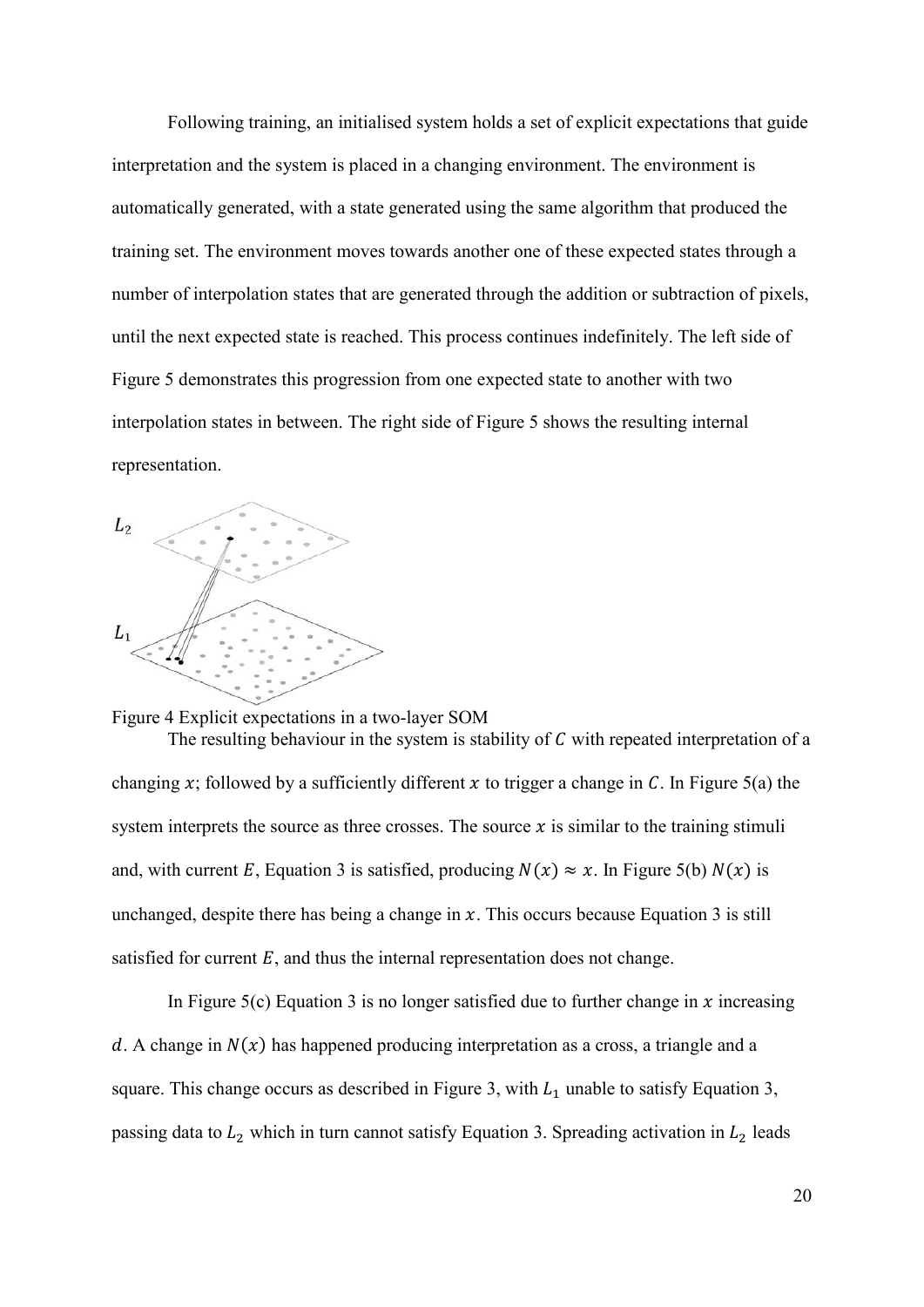an interpretation in this layer that can satisfy Equation 3. This causes a change of  $E$  in  $L_1$ . With these new expectations an interpretation is found in  $L_1$  that fits with  $L_2$ . The changed interpretation found in  $L_2$  is produced through the implementation of implicit expectations as based upon Euclidean distance within the layer. For this reason there is similarity in  $I_1$ between Figure  $5(b)$  and  $5(c)$  – the new interpretation is based upon the implicit expectations of the previous situation and the nature of  $x$ .

In Figure 5(d)  $x$  is now four squares. This  $x$  is one of the expected states, data from the training set and so a part of  $U_1$ . However, due to the situation at this time the system maintains an unchanged  $I(x)$  as the data satisfies Equation 3 with current E. The interpreted representation is the one that fits where the system is at (internally) at the time of interpreting, which will often not be the 'best match'.



Figure 5 Constructive interpretations in a changing environment, left side as the environment and right side as constructed interpretation from: (a) three crosses; (b) first interpolation state; (c) second interpolation; and (d) four squares

## *4.3 Divergent exploration with floor plans through situated interpretation*

A further implementation serves to demonstrate situated interpretation within creative

systems, in the domain of housing floor plan designs. The system is not a creative system by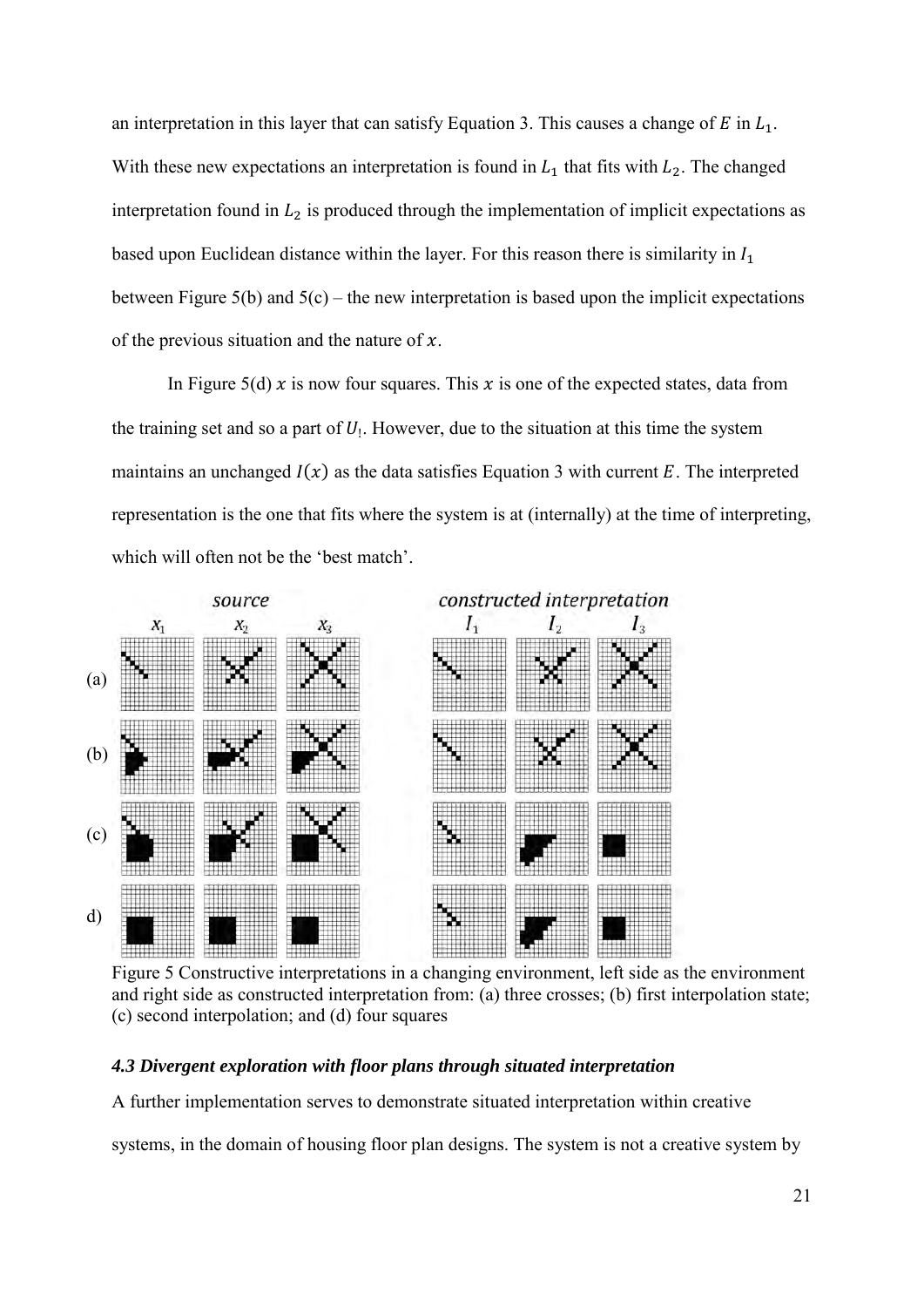most definitions as it has neither goals nor a fitness function. However, it demonstrates further the balance between specific and divergent exploration important for creative activity [\(Greif, 1994;](#page-28-20) [McCrae, 1987\)](#page-29-21). The system is initialised within a conceptual space and repeats a cycle of design-generation, interpretation and then generating once more within the resulting conceptual space – an implementation the "seeing-moving-seeing" of design [\(Schön, 1983\)](#page-30-2), Equation 2.

A set of 56 floor plans from 3 different architects (Palladio, Wright and Khan) was used for training the system, Figure 6. In training the system, automated edge detection was used to separate each plan out into a number of 16x16 feature maps, with these feature maps the input into  $L_1$ . Training in  $L_2$  has supervised connections between hard-coded floor plan representation in  $L_2$  (rather than learnt through training) and feature maps in  $L_1$ .



Figure 6 A sample of 6 of the 56 floor plans used in training the system [\(after Jupp, 2005\)](#page-28-21)





Figure 7 The floor plans with full detail (Figure 6) are reduced to a canonical representation and learnt as a sequence of 16x16 pixel icons

## *4.3.1 Generation within the system*

The system is initialized within a situation, represented by a single node within the top layer

and  $C$  is composed of 4 currently active concepts randomly selected from within the situation.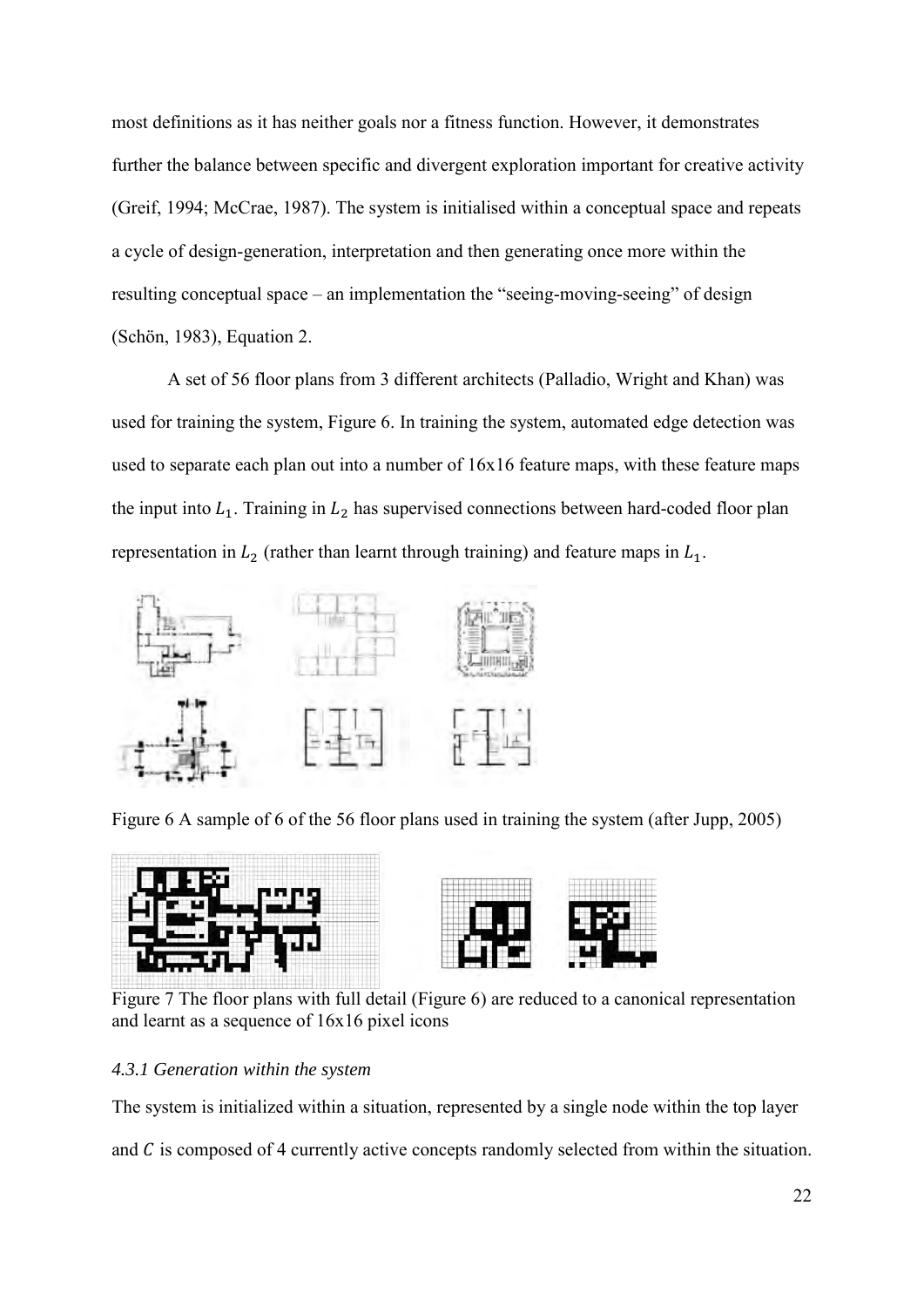The system implements  $T$  as generation of an artefact in a 24x24 pixel canvas. The four currently active concepts are each placed within the canvas in a distinct location. For reference Figure 8(a) shows the initial representation of a floor plan, along with Figure 8(b), the four initial concepts of the system, and (c) a 'sketch' that has been produced by representing each of these concepts in a random location within the external canvas.



Figure 8 (a) A representation of the original floor plan; (b) a set of four feature maps as the current conceptual space; and (c) the representation produced by generating from within this space

#### *4.3.2 Interpretation within the system*

After producing a representation, the system interprets it. The system saccades across the design from top left to bottom right and each 16x16 pixel section of the canvas encountered in this way is interpreted.

In Figure 9(a) the system interprets the canvas within its current situation. The red boxes indicate where, in the course of a saccade across the canvas, the system has been able to construct from expectations. It is typical of the system that it draws with concepts and then finds the same concepts within its own work. However, at some point interpretation will construct a concept from implicit expectations.

Figure 9(b) shows the concepts that have been constructed during interpretation. The top two and lower right images are all explicitly expected concepts. However, the lower left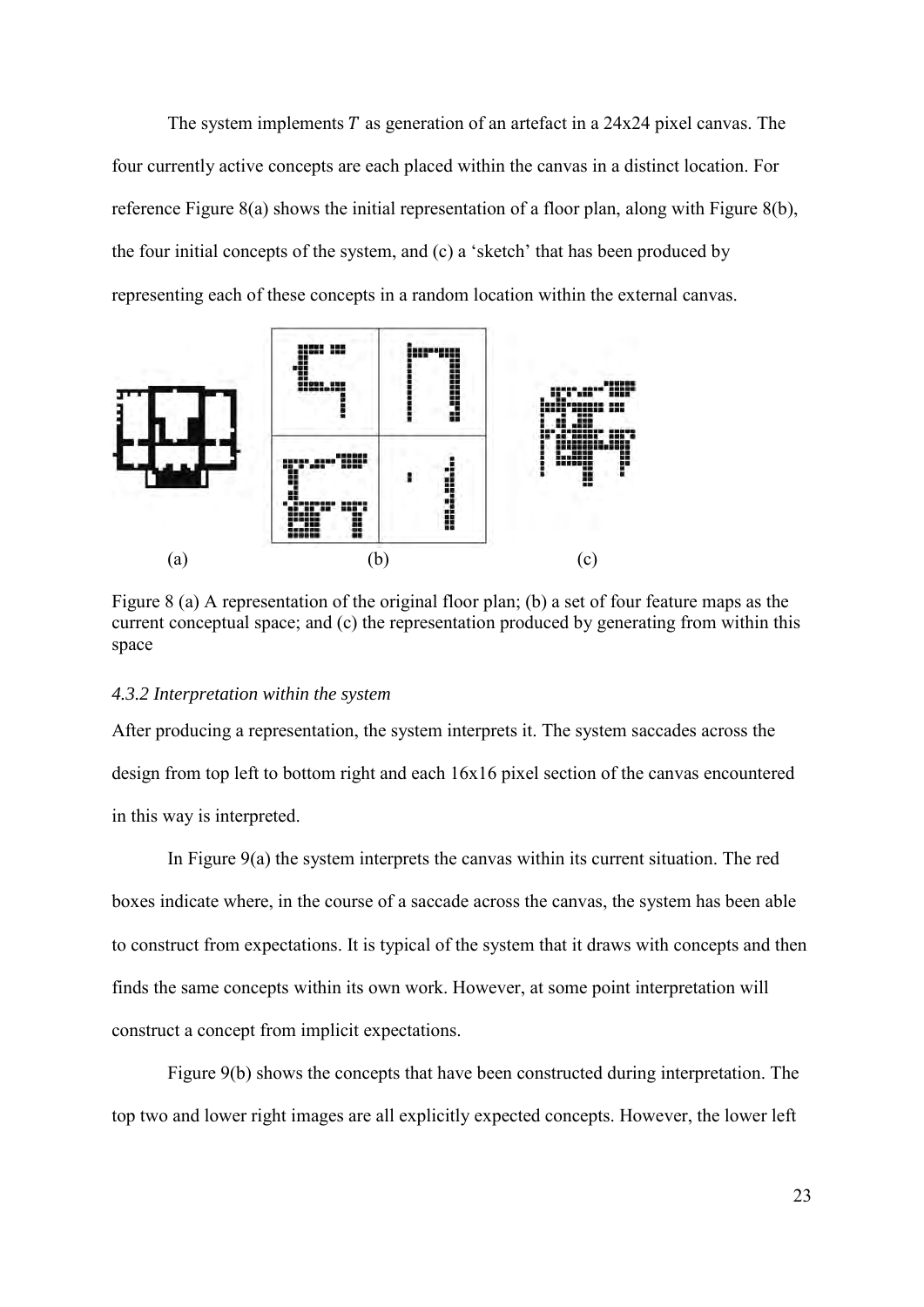image is from a different floor plan – it has come from expectations implicit within the situation. It now becomes an explicit concept, used for sketching. In this way the cycle of moving and seeing continues.



Figure 9 Interpretation within the system occurs through a saccade from top left to bottom right: (a) the four areas used for construction during interpretation marked by red boxes; (b) the concepts constructed through interpretation, where the lower left comes from implicit expectations.

## *4.3.3 Implicit expectations in the model*

Implicit expectations in the model were defined as: (i) those nodes within  $L_1$  within a specified distance from explicitly expected nodes; and (ii) those nodes within  $L_1$  connected to the current situation through connections in  $L_2$ . An example of the latter can be seen in Figure 9(b), where the implicit expectation used (lower left concept) has come from another floor plan that was not the initial situation. This other floor plan has other associated concepts which now become implicitly expected.

Without implicit expectations, the model will behave in a predictable way – explicit expectations will be used for constructing every time. As a result the interpretation process here has been programmed to prioritise the construction from an implicit expectation over an explicit expectation.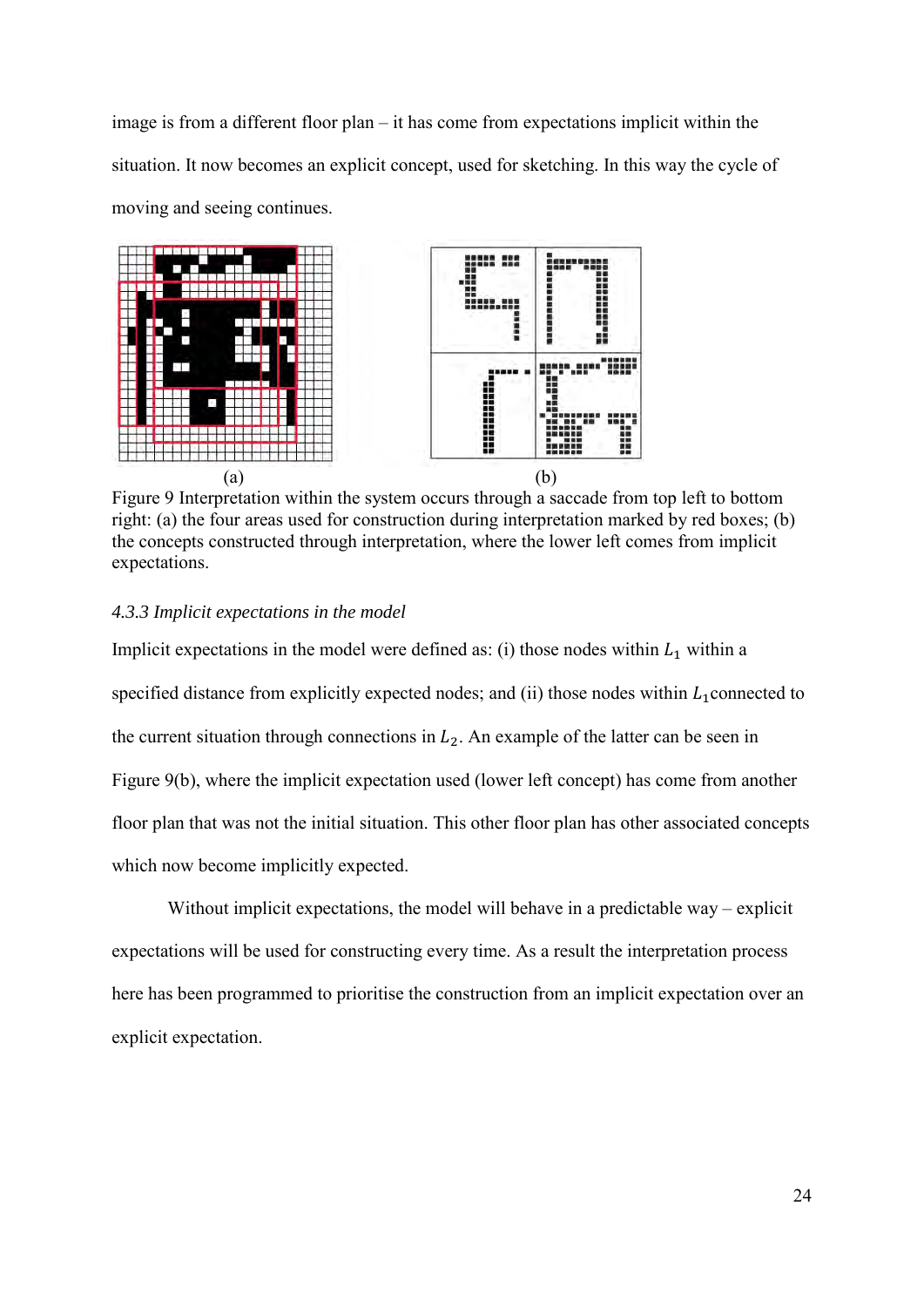#### *4.3.4 Discussion and limitations of the model*

The model takes the constituent parts of an original floor plan and uses them to generate designs. The point of interest is that implicit expectations within the situation, through similarity in  $L_1$  and connectedness through  $L_2$ , lead the model to change its conceptual space.

With these changes to  $C$ , as in the model in Section 4.2, a consistent state is maintained that allows for specific exploration, followed by identification of features during interpretation that shifts the system to divergent exploration. This fits with the pattern observed in designers in previous studies (Figure 1 and [\(Suwa et al., 2000\)](#page-30-5)) as well as calls for both specific and divergent types of exploration to be present in models of computational creativity [\(Greif, 1994\)](#page-28-20).

Further, when a change of  $C$  is triggered, the way in which the system moves into a new situation is determined by a combination of the current situation, past experiences and the implementation of the system. As observed in Figure 5(c) the new interpretation has something in common with both the previous interpretation and the new source. It is claimed that this type of interpretation can lead to the type of design trajectories observed in human creativity.

The systems implemented here are limited in a number of ways. Firstly, the model was implemented to maintain 4 concepts as the output from every process of interpretation. This was done by relaxing the value for  $\sigma$  during interpretation until at least 4 concepts were encountered (and if more than 4 concepts were found, priority was given based upon greater similarity). This limitation relates to the far broader question of 'chunking' in interpretation, which can be framed as the problem of how a system, interpreting a complex source, structures the source into a number of parts, each of which are interpreted. Situated interpretation as seen in Figure 2 taken with examples in the literature [\(Barsalou, 1999;](#page-27-7)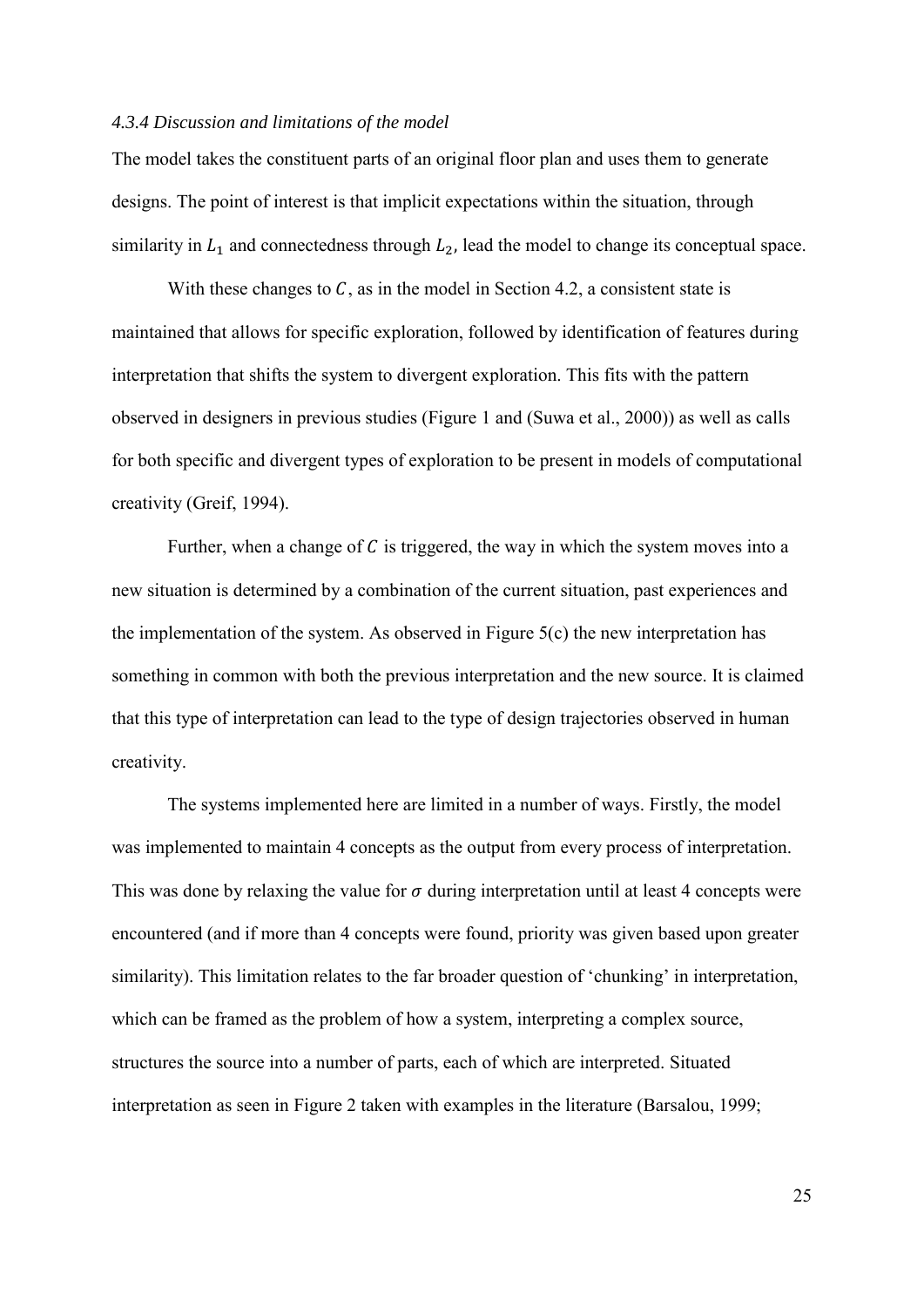[Gärdenfors, 2000;](#page-28-16) [Hawkins, 2005\)](#page-28-18) provide some clues as to how this may occur, yet this problem lies beyond the scope of the paper.

The most significant limitation is that the models implemented here use a simple technology (linked SOMs) and have just two layers. This has been done for the sake of clarity, yet a consequence is that the application of the technique to a real-world domain is yet to be demonstrated and evaluated. Further research is required to consider what effect the dispersion of implicit expectations between many layers of abstraction might have. Specifically, deep learning neural networks [\(Bengio, 2009\)](#page-27-15) have been identified as a novel technique that would be well suited to adaptation for situated interpretation, with multiple layers of abstraction and high performance in visual and auditory domains which are well suited to demonstrations of computational creativity [\(Boulanger-Lewandowski, Bengio, &](#page-27-16)  [Vincent, 2012;](#page-27-16) [Liapis, Martınez, Togelius, & Yannakakis, 2013\)](#page-29-22).

#### **5. Conclusion**

Systems which aim at understanding and supporting human creativity can benefit from implementing situated interpretation. Situated interpretation is a novel paradigm for interpretation that has arisen from the situated cognition tradition. It is important to computational creativity because it provides a way of addressing the framing problem.

Within a situated system that has a great deal of experience of the world there are many possible conceptual spaces within which it may undertake creative activity. This precondition is important, as for systems with a great deal of experience, especially those with a type of situated conceptualization, there is rapid combinatorial explosion if the system attempts to create using the entirety of its experiences.

Given these many different conceptual spaces, how does the system move from the one within which it commences the problem, towards one which is useful for finding a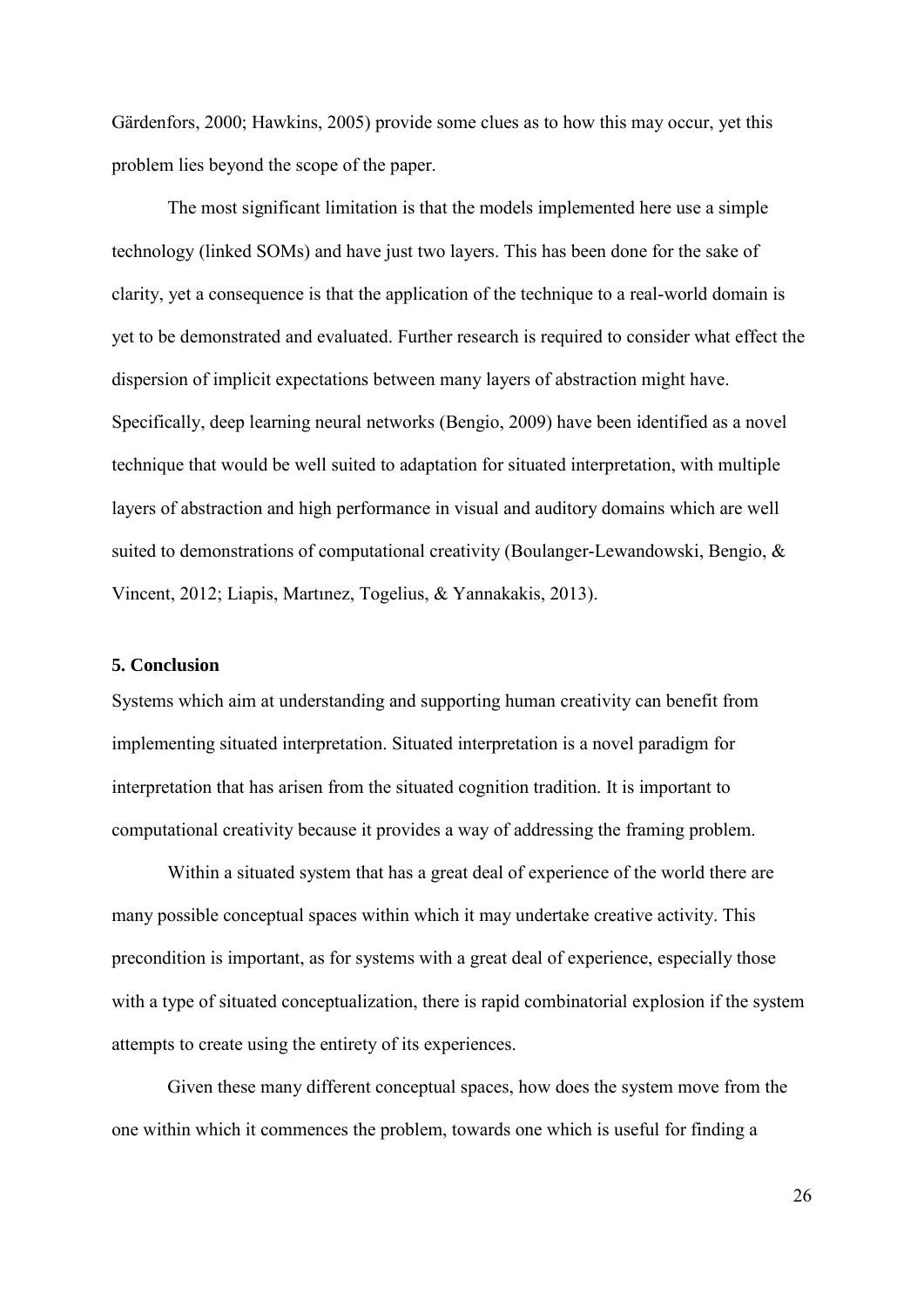solution? The answer suggested by situated interpretation is that this occurs through a form of exploration within the current situation (e.g. reasoning or action such as generation of an artefact) followed by interpretation. The expectations, both implicit and explicit, in current situation are used during interpretation such that as a result of interpretation the system may either: (i) maintain the current situation; or (ii) move to a new situation.

Where this movement to a new situation occurs, it is due to implicit expectations within the situation. In systems with multiple levels of abstraction this may occur in any level of abstraction, with propagation of expectations (as well as interpretations) between layers maintaining consistency of internal representations.

The combination of these effects results in systems that engage in the type of movement between conceptual spaces observed in Figure 1, where both specific and divergent exploration are present, and where changes of expectations at higher levels of abstraction can trigger large changes in the situation, and changes of expectations at lower levels can trigger small changes to the situation.

It is accepted that humans engaged in creative activity often change the frame within which they are acting. It follows that creative systems seeking to emulate this form of creative process need a way of moving between different conceptual spaces. This paper has proposed an argument for why interpretation is the way in this can occur, with past experiences, the current conceptual space and the current stimuli all being utilised to create an internal representation, a process that can also move the system to another conceptual space. The models described here provide a foundation towards the formalization of framing within creative systems.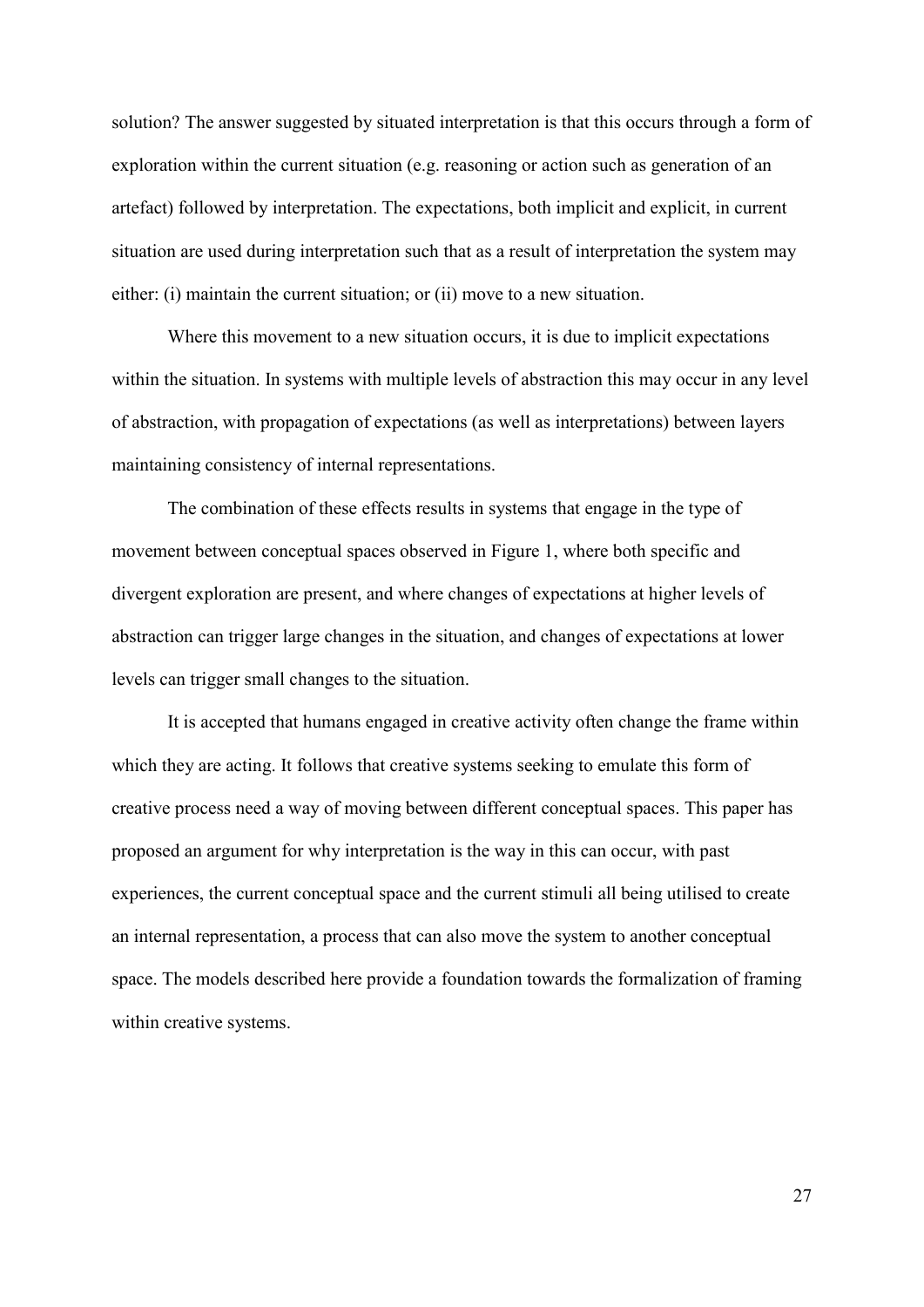### **Acknowledgements**

This work is supported by the US National Science Foundation under Grant No. CMMI-

1400466

#### **References**

- <span id="page-27-13"></span>Anderson, J. R. (1983). A spreading activation theory of memory. *Journal of verbal learning and verbal behavior, 22*(3), 261-295.
- <span id="page-27-7"></span>Barsalou, L. W. (1999). Perceptual symbol systems. *Behavioral and brain sciences, 22*, 577- 660.
- <span id="page-27-8"></span>Barsalou, L. W. (2005a). Abstraction as dynamic interpretation in perceptual symbol systems. In L. Gershkoff-Stowe & D. Rakison (Eds.), *Building object categories* (pp. 389-431). Mahwah, NJ: Erlbaum.
- <span id="page-27-9"></span>Barsalou, L. W. (2005b). Situated conceptualization. In H. Cohen & C. Lefebvre (Eds.), *Handbook of categorization in cognitive science* (pp. 619-650): Elsevier.
- <span id="page-27-10"></span>Barsalou, L. W. (2007). Grounded cognition. *Annual Review of Psychology, 59*(1), 617-645. doi: 10.1146/annurev.psych.59.103006.093639
- <span id="page-27-15"></span>Bengio, Y. (2009). Learning deep architectures for AI. *Foundations and Trends in Machine Learning, 2*(1), 1-127.
- <span id="page-27-0"></span>Boden, M. A. (1991). *The Creative Mind*. London, UK: Weidenfeld and Nicolson.
- <span id="page-27-16"></span>Boulanger-Lewandowski, N., Bengio, Y., & Vincent, P. (2012). Modeling Temporal Dependencies in High-Dimensional Sequences: Application to Polyphonic Music Generation and Transcription. In J. Langford & J. Pineau (Eds.), *Proceedings of the 29th International Conference on Machine Learning (ICML-12)* (pp. 1159-1166): Omnipress.
- <span id="page-27-12"></span>Ciresan, D., Meier, U., & Schmidhuber, J. (2012). Multi-column deep neural networks for image classification *Proceedings of the IEEE Conference on Computer Vision and Pattern Recognition (CVPR) 2012* (pp. 3642-3649): IEEE.
- <span id="page-27-5"></span>Clancey, W. (1997). *Situated Cognition: On Human Knowledge and Computer Representations*: Cambridge University Press.
- <span id="page-27-1"></span>Colton, S. (2012). The painting fool: Stories from building an automated painter. In J. McCormack & M. d'Inverno (Eds.), *Computers and creativity* (pp. 3-38): Springer.
- <span id="page-27-2"></span>Colton, S., Bundy, A., & Walsh, T. (2000). On the notion of interestingness in automated mathematical discovery. *International Journal of Human-Computer Studies, 53*(3), 351-375.
- <span id="page-27-11"></span>Cozolino, L., & Siegel, D. (2009). Contributions of the psychological sciences. In B. Sadock, V. Sadock & P. Ruiz (Eds.), *Kaplan and Sadock's comprehensive textbook of psychiatry 9th edition* (pp. 620-622). Baltimore: Lippincott Williams and Wilkins.
- <span id="page-27-3"></span>Cross, N. (2004). Expertise in design: an overview. *Design Studies, 25*(5), 427-441.
- <span id="page-27-4"></span>Csikszentmihalyi, M., & Sawyer, K. (1995). Creative insight: The social dimension of a solitary moment. In R. J. Sternberg & J. E. Davidson (Eds.), *The Nature of Insight*. Cambridge, MA: MIT Press.
- <span id="page-27-6"></span>Dewey, J. (1896). The reflex arc concept in psychology. *Psychological review, 3*(4), 357.
- <span id="page-27-14"></span>Dittenbach, M., Merkl, D., & Rauber, A. (2000). The growing hierarchical self-organizing map. *Proceedings of the IEEE-INNS-ENNS International Joint Conference on Neural Networks (IJCNN)* (Vol. 6, pp. 15-19). Como, Italy: IEEE Computer Society.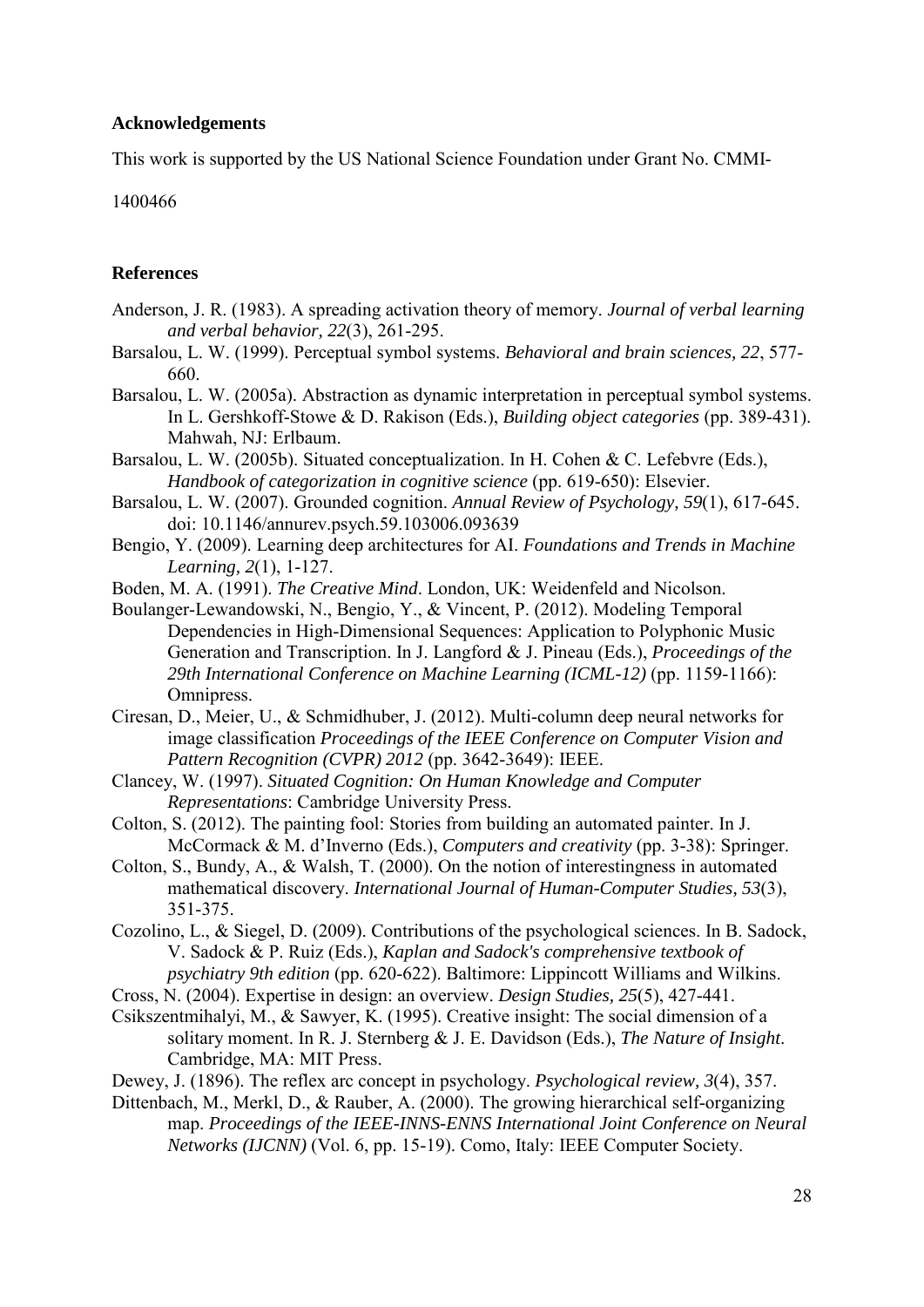- <span id="page-28-1"></span>Dorst, K., & Cross, N. (2001). Creativity in the design process: co-evolution of problem– solution. *Design Studies, 22*(5), 425-437.
- <span id="page-28-14"></span>French, R. M. (1995). *The subtlety of sameness: A theory and computer model of analogymaking*: MIT press.
- <span id="page-28-3"></span>Gabora, L., Rosch, E., & Aerts, D. (2008). Toward an ecological theory of concepts. *Ecological Psychology, 20*(1), 84-116. doi: 10.1080/10407410701766676
- <span id="page-28-16"></span>Gärdenfors, P. (2000). *Conceptual spaces: The geometry of thought*: Cambridge, MA, US: The MIT Press.
- <span id="page-28-10"></span>Gentner, D. (1983). Structure‐mapping: A theoretical framework for analogy. *Cognitive science, 7*(2), 155-170.
- <span id="page-28-11"></span>Gentner, D., & Colhoun, J. (2010). Analogical processes in human thinking and learning *Towards a theory of thinking* (pp. 35-48): Springer.
- <span id="page-28-0"></span>Gero, J. S. (1994). Towards a model of exploration in computer-aided design. In J. S. Gero & E. Tyugu (Eds.), *Formal design methods for CAD* (pp. 315-336). Amsterdam: North-Holland.
- <span id="page-28-17"></span>Gero, J. S., & Fujii, H. (2000). A computational framework for concept formation in a situated design agent. *Knowledge-Based Systems, 13*(6), 361-368.
- <span id="page-28-4"></span>Gero, J. S., & Kannengiesser, U. (2004). The situated function–behaviour–structure framework. *Design Studies, 25*(4), 373-391.
- <span id="page-28-7"></span>Goel, A. K. (1997). Design, analogy, and creativity. *IEEE expert, 12*(3), 62-70.
- <span id="page-28-8"></span>Goel, A. K., Vattam, S., Wiltgen, B., & Helms, M. (2012). Cognitive, collaborative, conceptual and creative—four characteristics of the next generation of knowledgebased CAD systems: a study in biologically inspired design. *Computer-Aided Design, 44*(10), 879-900.
- <span id="page-28-6"></span>Graf, P., & Schacter, D. L. (1985). Implicit and explicit memory for new associations in normal and amnesic subjects. *Journal of Experimental Psychology: Learning, Memory, and Cognition, 11*(3), 501-518. doi: 10.1037/0278-7393.11.3.501
- <span id="page-28-12"></span>Green, A. E., Kraemer, D. J., Fugelsang, J. A., Gray, J. R., & Dunbar, K. N. (2012). Neural correlates of creativity in analogical reasoning. *Journal of Experimental Psychology: Learning, Memory, and Cognition, 38*(2), 264.
- <span id="page-28-20"></span>Greif, S. (1994). Computer systems as exploratory environments. In H. Keller, K. Schneider & B. Henderson (Eds.), *Curiosity and exploration* (pp. 287-306): Springer.
- <span id="page-28-19"></span>Gu, M. (2010). *Design of ART-based hierarchical clustering algorithm using quadratic junction neural networks.* Paper presented at the 2010 IEEE International Conference on Progress in Informatics and Computing (PIC).
- <span id="page-28-18"></span>Hawkins, J. (2005). *On Intelligence*. New York: Holt Paperbacks.
- <span id="page-28-15"></span>Hofstadter, D. R. (2008). *Fluid concepts and creative analogies: Computer models of the fundamental mechanisms of thought*: Basic books.
- <span id="page-28-13"></span>Holyoak, K. J. (1996). *Mental leaps: Analogy in creative thought*: MIT press.
- <span id="page-28-5"></span>James, W. (1890). The principles of psychology. *Harvard UP, Cambridge, MA*.
- <span id="page-28-9"></span>Jeong, C., & Kim, K. (2014). Creating patents on the new technology using analogy-based patent mining. *Expert Systems with Applications, 41*(8), 3605-3614. doi: <http://dx.doi.org/10.1016/j.eswa.2013.11.045>
- <span id="page-28-21"></span>Jupp, J. (2005). *Diagrammatic reasoning in design: computational and cognitive studies in similarity assessment.* (PhD), The University of Sydney, Sydney.
- <span id="page-28-2"></span>Kelly, N., & Gero, J. (2014). Interpretation in design: modelling how the situation changes during design activity. *Research in Engineering Design*, 1-16. doi: 10.1007/s00163- 013-0168-y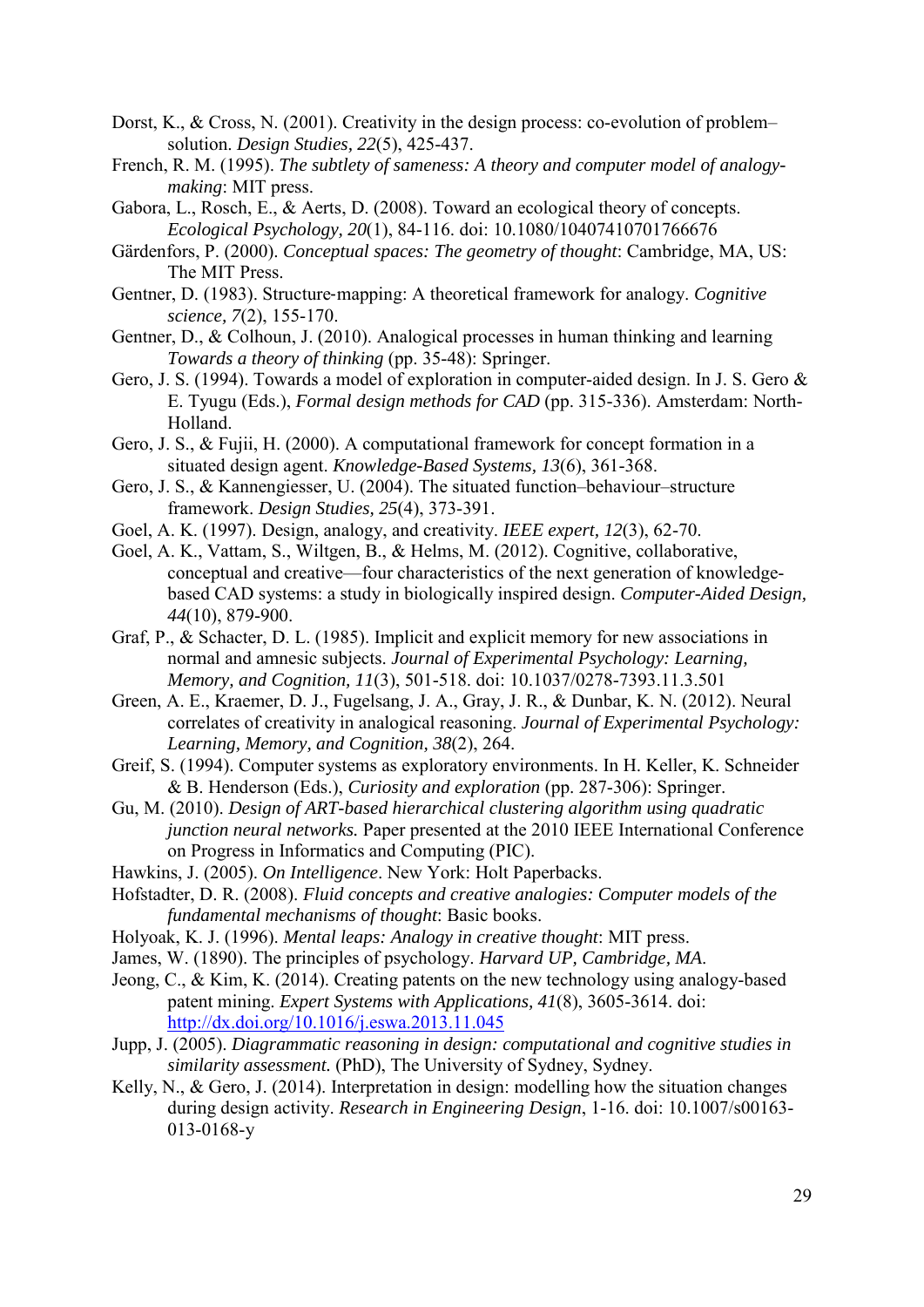- <span id="page-29-9"></span>Kelly, N., & Gero, J. S. (2011). Constructive interpretation with examples from floor plans. In C. M. Herr, N. Gu, S. Roudavski & M. A. Schnabel (Eds.), *Circuit bending, breaking and mending* (pp. 633-642). Hong Kong: CAADRIA.
- <span id="page-29-6"></span>Kennedy, P. J., & Shapiro, M. L. (2004). Retrieving memories via internal context requires the hippocampus. *The Journal of Neuroscience, 24*(31), 6979-6985. doi: 10.1523/jneurosci.1388-04.2004
- <span id="page-29-20"></span>Kohonen, T. (1990). The self-organizing map. *Proceedings of the IEEE, 78*(9), 1464-1480. doi: 10.1109/5.58325
- <span id="page-29-13"></span>Kruschke, J. K. (2011). Models of attentional learning. In E. M. Pothos & A. J. Will (Eds.), *Formal approaches in categorization* (pp. 120-152).
- <span id="page-29-0"></span>Langley, P. (1987). *Scientific discovery: Computational explorations of the creative processes*: MIT press.
- <span id="page-29-4"></span>Lenat, D. B. (1976). AM: An artificial intelligence approach to discovery in mathematics as heuristic search: DTIC Document.
- <span id="page-29-16"></span>Leopold, D. A., Wilke, M., Maier, A., & Logothetis, N. K. (2002). Stable perception of visually ambiguous patterns. *Nature neuroscience, 5*(6), 605-609.
- <span id="page-29-22"></span>Liapis, A., Martınez, H. P., Togelius, J., & Yannakakis, G. N. (2013). *Transforming Exploratory Creativity with DeLeNoX.* Paper presented at the Proceedings of the Fourth International Conference on Computational Creativity.
- <span id="page-29-17"></span>Long, G. M., & Toppino, T. C. (2004). Enduring interest in perceptual ambiguity: alternating views of reversible figures. *Psychological bulletin, 130*(5), 748.
- <span id="page-29-15"></span>Maher, M. L. (2000). A model of co-evolutionary design. *Engineering with computers, 16*(3- 4), 195-208.
- <span id="page-29-3"></span>McCorduck, P. (1991). *Aaron's Code*: WH Freeman & Co.
- <span id="page-29-21"></span>McCrae, R. R. (1987). Creativity, divergent thinking, and openness to experience. *Journal of personality and social psychology, 52*(6), 1258.
- <span id="page-29-1"></span>Merrell, P., Schkufza, E., & Koltun, V. (2010). *Computer-generated residential building layouts.* Paper presented at the ACM Transactions on Graphics (TOG).
- <span id="page-29-18"></span>Mountcastle, V. B. (1997). The columnar organization of the neocortex. *Brain, 120*, 701-722.
- <span id="page-29-19"></span>Nosofsky, R. M. (1988). Similarity, frequency, and category representations. *Journal of Experimental Psychology: Learning, Memory, and Cognition, 14*(1), 54.
- <span id="page-29-5"></span>Pachet, F. (2012). Musical virtuosity and creativity *Computers and Creativity* (pp. 115-146): Springer.
- <span id="page-29-12"></span>Phaller, K. A., & Squire, L. R. (2009). Biology of memory. In B. Sadock, V. Sadock & P. Ruiz (Eds.), *Kaplan and Sadock's comprehensive textbook of psychiatry 9th edition.* (pp. 665-666). Baltimore MD: Lippincott Williams and Wilkins.
- <span id="page-29-7"></span>Pylyshyn, Z. W. (1977). What the mind's eye tells the mind's brain: A critique of mental imagery *Images, Perception, and Knowledge* (pp. 1-36): Springer.
- <span id="page-29-14"></span>Qian, L., & Gero, J. S. (1996). Function-behavior-structure paths and their role in analogybased design. *AI EDAM, 10*(4), 289-312.
- <span id="page-29-10"></span>Riecke, L., van Opstal, A., Goebel R, & Formisano, E. (2007). Sensory-perceptual transformations in primary auditory cortex. *The Journal of Neuroscience, 27*(46), 12684-12689.
- <span id="page-29-8"></span>Russell, S. J., Norvig, P., Canny, J. F., Malik, J. M., & Edwards, D. D. (1995). *Artificial intelligence: a modern approach* (Vol. 74). Englewood Cliffs, NJ: Prentice Hall
- <span id="page-29-11"></span>Schacter, D. (1987). Implicit memory: History and current status. *Journal of Experimental Psychology: Learning, Memory, and Cognition, 13*(3), 501-518.
- <span id="page-29-2"></span>Schneider, S., Fischer, J.-R., & König, R. (2011). Rethinking automated layout design: developing a creative evolutionary design method for the layout problems in